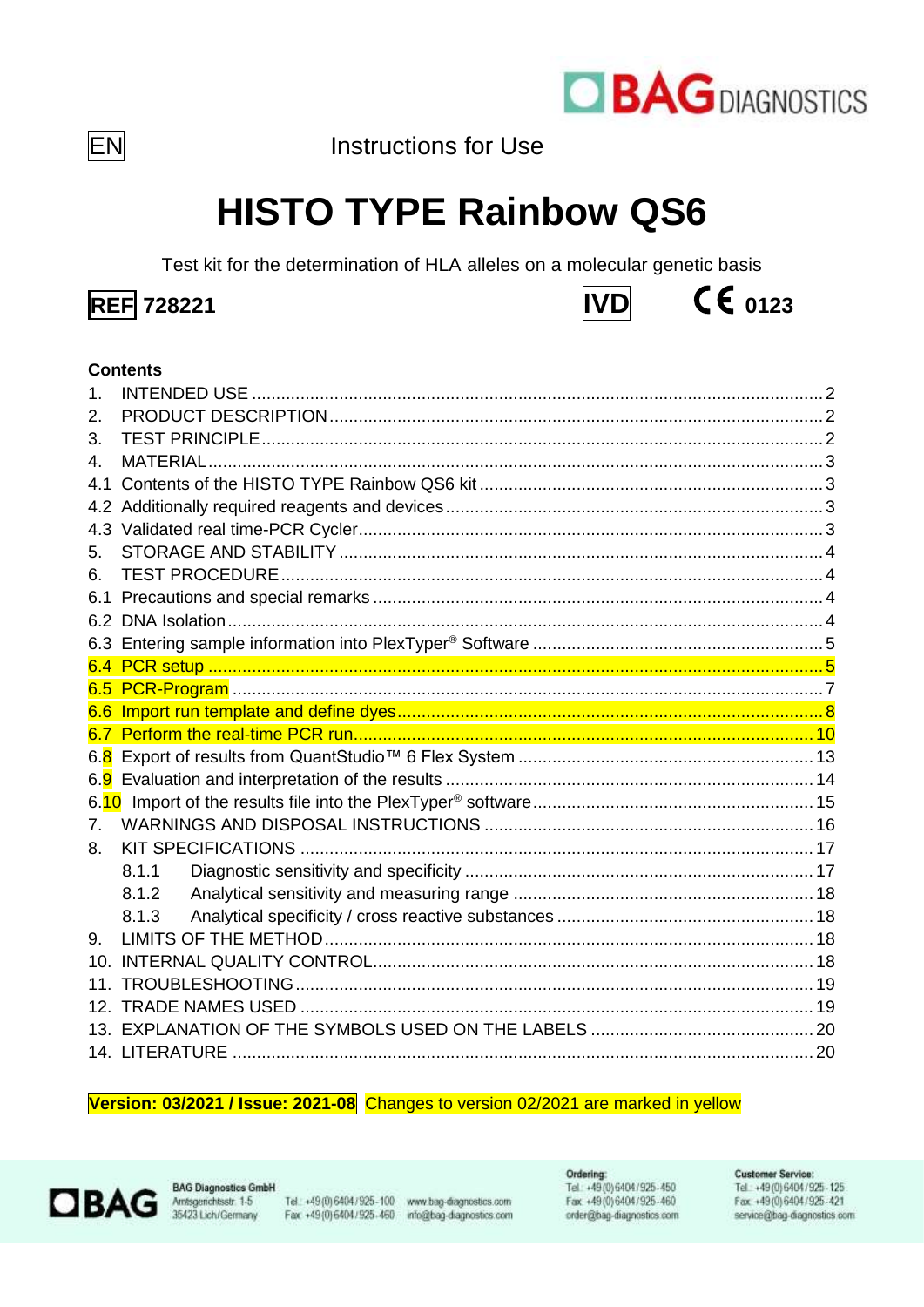# <span id="page-1-0"></span>**1. INTENDED USE**

The intended use of the HISTO TYPE Rainbow QS6 kit is the identification of HLA Class I and II alleles using the QuantStudio™ 6 Flex System for PCR amplification. HISTO TYPE Rainbow QS6 is an in vitro diagnostic test for tissue typing on a molecular genetic basis (see Product Description).

# <span id="page-1-1"></span>**2. PRODUCT DESCRIPTION**

HISTO TYPE Rainbow QS6 kits are used for the molecular genetic determination of HLA Class I and II alleles at 11 loci: HLA-A, B, C, DRB1/3/4/5, DQA1, DQB1, DPA1 & DPB1. Kits are designed to generally detect all alleles at the 11 loci; if any rare alleles are not detected the alleles are listed in Kit Specific Information documents (KSI) which are available from the download section of the BAG website. The primer and probe binding sites are listed there as well. The kit provides low to medium resolution typing results of the common and well documented alleles using CWD list 2.1.0 which is largely based on CWD 2.0.0 list<sup>1</sup>. The CWD list 2.1.0 used is available from the document download section of the BAG website. Confirmed diagnostic results of HLA alleles are a prerequisite for a successful organ transplantation.

# <span id="page-1-2"></span>**3. TEST PRINCIPLE**

The test is performed with genomic DNA as starting material. The DNA is amplified in a real-time PCR with sequence-specific primers (SSP). The primers were specially developed for the selective amplification of segments of specific HLA alleles or allele groups. The amplicons are detected using sequence-specific fluorescence dye-labelled hydrolysis probes (TaqMan®-probes), which increases the sensitivity and specificity of the test compared to the classical SSP.

If amplicons are present, the probes are hydrolysed by the Taq polymerase and a fluorescence signal is generated to enable detection of the amplicon. Five different wavelength ranges of fluorescence signals are measured by the optical detection unit of the real time PCR cycler. The presence of a positive reaction is determined primarily by the Cq point, which is the point where fluorescence signal increases beyond the baseline threshold. For amplification to be valid the amplification must also achieve a certain threshold of fluorescence at the end of the PCR process. This is to prevent false positive reactions.

Each PCR reaction also contains an internal amplification control (Human Growth Hormone gene (HGH)) which is detected in a specific fluorescent channel.

To distinguish positive reactions from negative or irrelevant amplifications the ratio of the Cq of the specific reaction compared to the Cq of the internal amplification is calculated. The thresholds for these Cq ratios (CqR) vary from reaction to reaction and hence the PlexTyper® software is required for the analysis of amplification data.



**BAG Diagnostics GmbH** 

Tel.: +49(0) 6404/925-100 www.bag-diagnostics.com Fax: +49(0)6404/925-460 info@bag-diagnostics.com

Page 2 of 20

Ordering: Tel: +49(0)6404/925-450 Fax: +49 (0) 6404 / 925-460 order@bag-diagnostics.com **Customer Service:**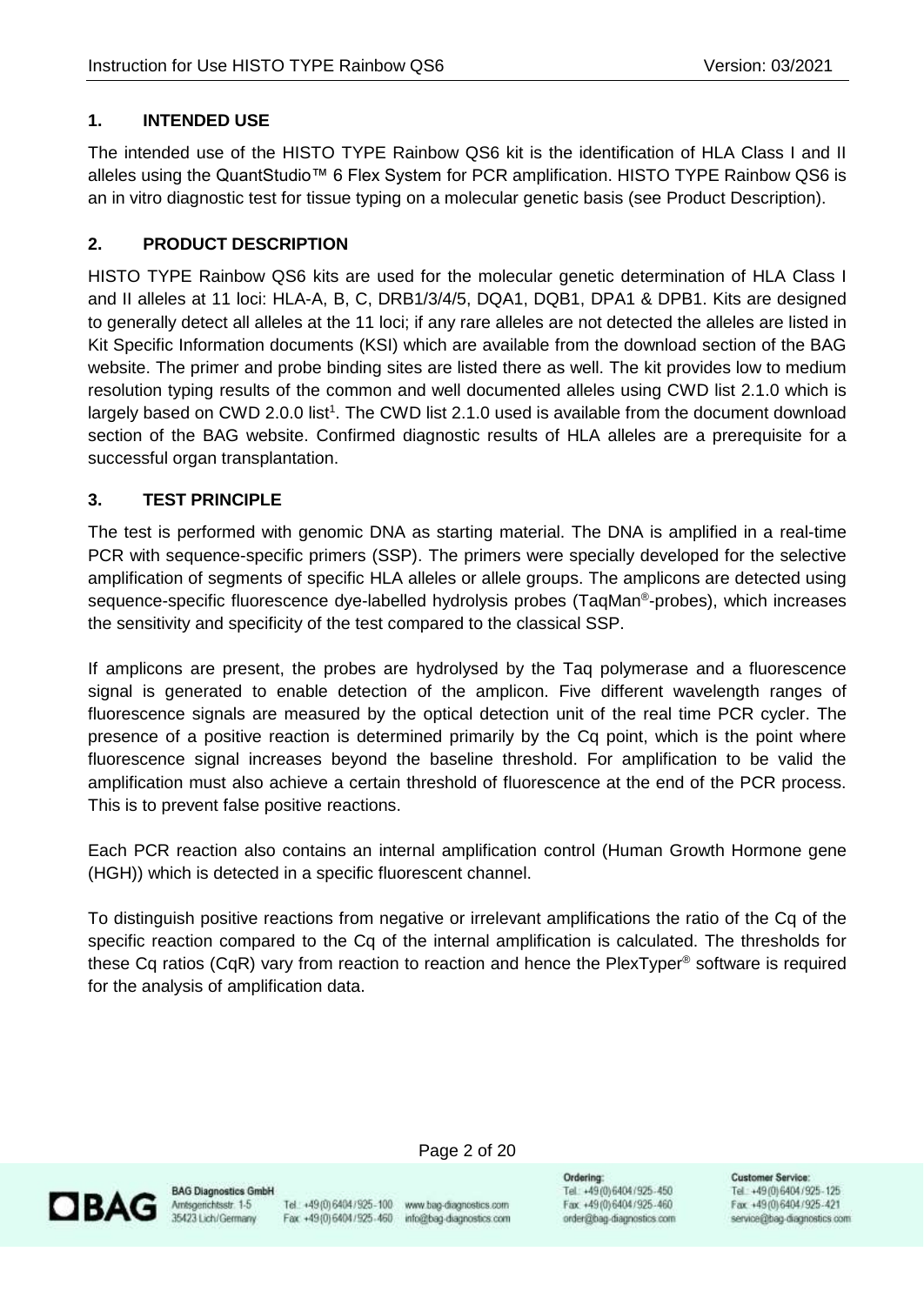# <span id="page-2-0"></span>**4. MATERIAL**

# <span id="page-2-1"></span>**4.1 Contents of the HISTO TYPE Rainbow QS6 kit**

- **10x 230 µl Plex Mix**, ready to use, contains dNTPs, Taq Polymerase, reaction buffer.
- **10x HISTO TYPE Rainbow QS6 plates** for HLA-typing. The pre-pipetted and dried reaction mixtures in each well contain HLA-specific primers and probes as well as HGH-specific internal amplification control primers and probes (oligomixes).
- **10x qPCR Seal**

## <span id="page-2-2"></span>**4.2 Additionally required reagents and devices**

- Reagents for DNA isolation (validated extraction kits see 6.2)
- Real time-PCR Cycler (validated cycler see 4.3)
- Plate holder QS6 (REF 726321)
- Variable pipettes  $(0.5 1000 \,\mu l)$  and pipette tips
- Application spatula for qPCR Seal
- Molecular grade DNAse free water
- Suitable plate centrifuge
- For QuantStudio™ 6 calibration please use BAG RT-PCR Universal Custom Dye Calibration Kit REF 728260

## <span id="page-2-3"></span>**4.3 Validated real time-PCR Cycler**

#### **Real time-PCR Cycler**

QuantStudio™ 6 Flex System, Applied Biosystems / Thermo Fisher Scientific (QS6)

The following fluorophores are used in the HISTO TYPE Rainbow QS6 kits.

| <b>Fluorophore</b>                       | Wavelength in nm                 |
|------------------------------------------|----------------------------------|
| TAMRA                                    | Excitation: 557<br>Emission: 583 |
| <b>FAM</b>                               | Excitation: 495<br>Emission: 520 |
| O560 (CAL Fluor <sup>®</sup> Orange 560) | Excitation: 538<br>Emission: 559 |
| R610 (CAL Fluor <sup>®</sup> Red 610)    | Excitation: 590<br>Emission: 610 |
| $Q670$ (Quasar <sup>®</sup> 670)         | Excitation 647<br>Emission: 670  |

#### Page 3 of 20



**BAG Diagnostics GmbH** Amsgerichtsstr. 1-5 35423 Lich/Germany

Tel.: +49 (0) 6404 / 925 - 100 www.bag-diagnostics.com Fax: +49(0)6404/925-460 info@bag-diagnostics.com

Ordering: Tel: +49(0)6404/925-450 Fax: +49(0)6404/925-460 order@bag-diagnostics.com **Customer Service:**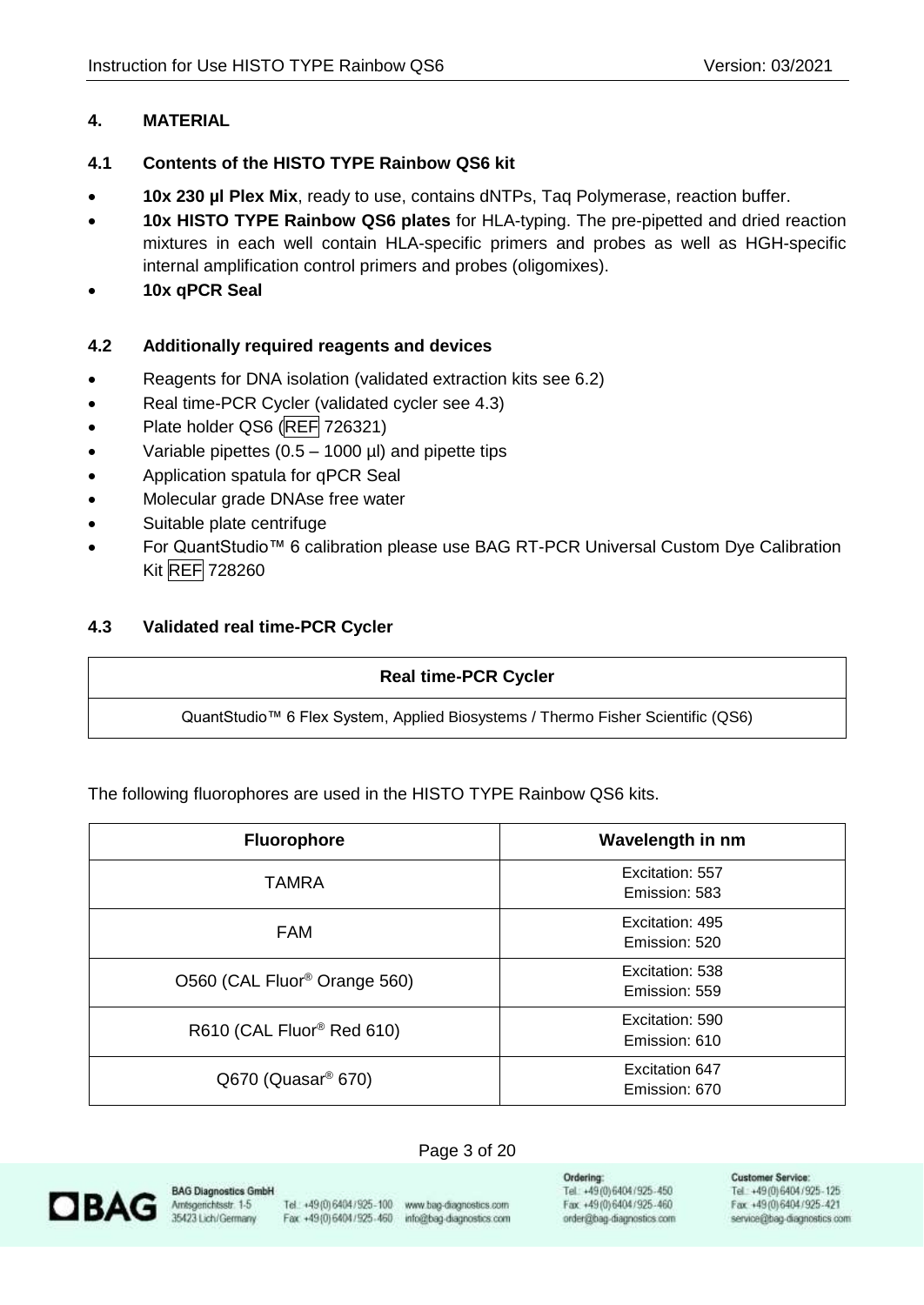# <span id="page-3-0"></span>**5. STORAGE AND STABILITY**

The kits are shipped on dry ice. All reagents must be stored at  $\leq$  -20°C in temperature-controlled devices. The expiry date is indicated on the label of each reagent. The expiry date indicated on the outer label refers to the reagent with the shortest stability contained in the kit. The freeze-thaw cycle testing has shown that up to 12 cycles for the Plex Mix has no detrimental effects on the quality of the kit.

# <span id="page-3-1"></span>**6. TEST PROCEDURE**

# <span id="page-3-2"></span>**6.1 Precautions and special remarks**

Molecular genetic techniques are extremely sensitive methods and should only be performed by qualified personnel with experience in molecular genetic techniques.

Special precautions must be met to avoid contamination and thus false reactions:

- ◆ Wear suitable gloves (preferably powder-free) during work.
- ◆ Use tips with filter insert or integrated stamp.
- ◆ Work in two different areas for pre-amplification (DNA-isolation, preparation of the reactions) and post-amplification (detection); use two separate rooms if possible.
- Use devices and other materials only at the respective workplaces and do not exchange them.

# <span id="page-3-3"></span>**6.2 DNA Isolation**

The specimen material for the isolation of the genomic DNA must be sent in appropriate collection systems. For genomic material from whole blood use only EDTA or citrate anticoagulants. The presence of heparin may potentially inhibit the PCR reaction (2), therefore such collection systems are not suitable and must not be used. It is recommended to use  $\zeta \xi$  IvD certified kits for the DNA isolation.

# Validated DNA Extraction Kits:

• Qiagen QIAamp DNA Blood Kits (columns)

Both, the manual isolation and automated DNA isolation (QIAcube) are validated.

If the standard method established in the laboratory shall be applied for isolation of gDNA without using one of the specified test kits, it must be validated by the user.

The HISTO TYPE Rainbow QS6 test requires 10 – 20 ng DNA per well. The purity indices must be in the following range:

- $OD_{260}/OD_{280}$  =  $> 1.5$  and < 2.0 Higher values are an indicator for the presence of RNA, lower values indicate protein contamination.
- $OD_{260} / OD_{230} =$  > 1,8

Lower values indicate contamination with carbohydrates, salts or organic solvents.

#### Page 4 of 20



**BAG Diagnostics GmbH** 

Tel.: +49(0) 6404/925-100 www.bag-diagnostics.com Fax: +49(0)6404/925-460 info@bag-diagnostics.com

Ordering: Tel: +49(0)6404/925-450 Fax: +49(0)6404/925-460 order@bag-diagnostics.com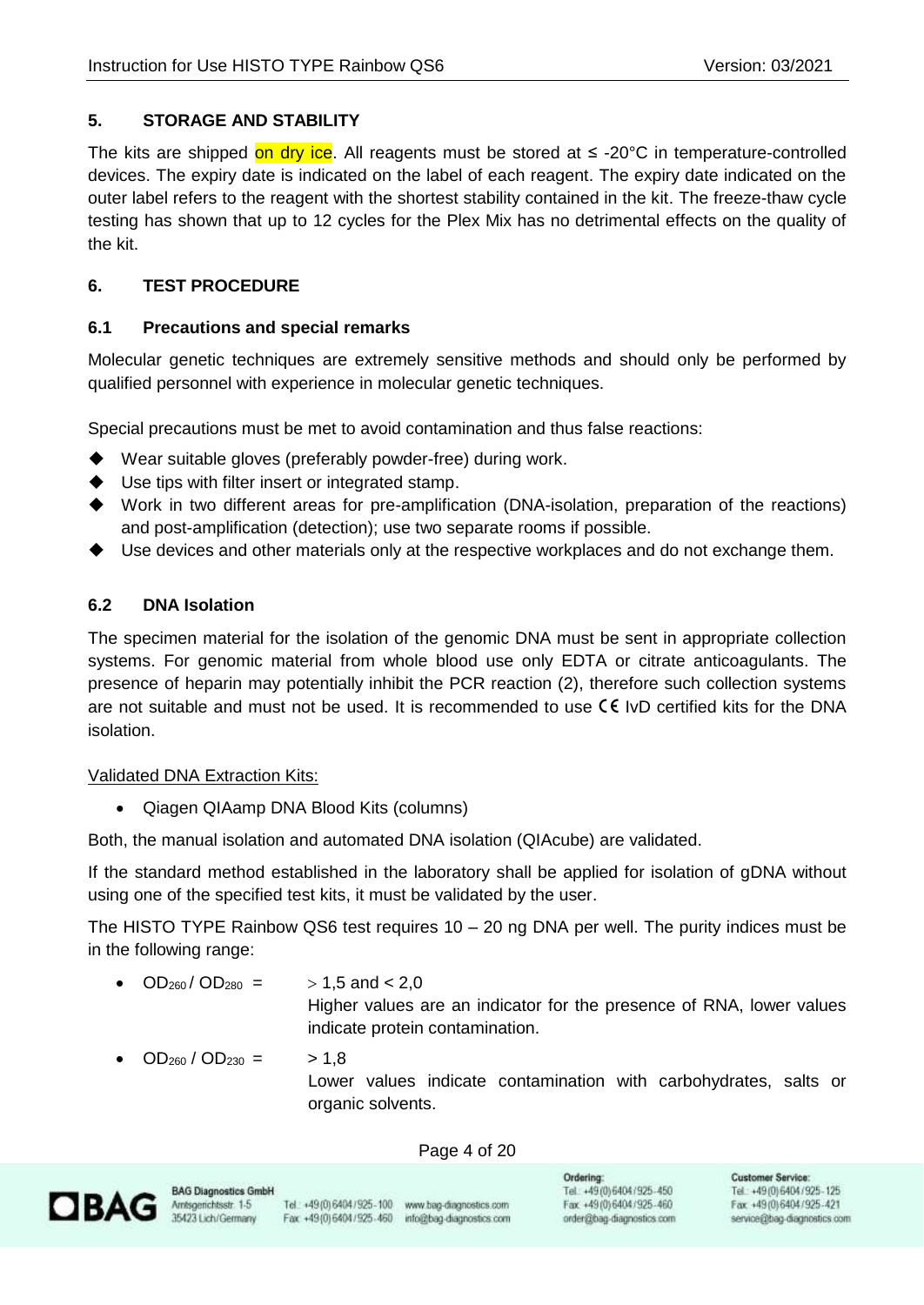# <span id="page-4-0"></span>**6.3 Entering sample information into PlexTyper® Software**

It is mandatory to use PlexTyper® Software to analyse HISTO TYPE Rainbow data. It is advisable to enter the sample information into PlexTyper® before setting up the PCR amplification to obtain the unique RUN ID. All import files must be prefixed with a PT number.

When saving a test in PlexTyper®, the software assigns a Run ID to the test which is displayed in red in the summary window shown below. This is a consecutive number prefixed with PT (PT1, PT2, PT3….) which is linked to the sample identity and is used as a prefix on the PCR machine export file to correctly link the PCR export to the sample identity.

This Run ID should be used when setting up the file identity in the PCR machine. If the PCR excel export file is not pre-labelled with the RUN ID the file can be manually prefixed with the correct PT Run ID before import into PlexTyper® .

|                                            |                              | <b>Legand View entries C BAG DUGNOSTICS</b>   |
|--------------------------------------------|------------------------------|-----------------------------------------------|
|                                            |                              |                                               |
|                                            |                              |                                               |
|                                            |                              |                                               |
|                                            | <b>Patton Id. 1</b>          |                                               |
| <b>HITEST-T</b>                            | Sample Date                  | <b>13 Jun 2021</b>                            |
| m                                          | Kit Details                  | HISTO TYPE Rainbow CFR 728220 Let CT0021 RS14 |
| <b>Advice</b>                              | Test Date                    |                                               |
| <b>Tissue</b>                              | Cycler Fde                   |                                               |
| Help:                                      | instrument ist               |                                               |
| $48 - 1$<br><b>Test Photford</b>           | <b>M B</b> Cycler Cross Fire | <b>IDEX</b><br><b>Instrument Type</b>         |
| Convenir * CWD : Ail S Concelenate effeter |                              | r.<br>Militiatches<br>sort by                 |
| Search 2                                   | Newch 3                      | ×<br>Q                                        |
|                                            |                              |                                               |
|                                            |                              |                                               |
|                                            |                              |                                               |
|                                            |                              | $\sim$<br>m                                   |
|                                            |                              |                                               |
|                                            |                              | ٠                                             |
|                                            |                              |                                               |

# <span id="page-4-1"></span>**6.4 PCR setup**

A pre-mix consisting of Plex Mix, water and DNA is made for the amplification that is subsequently dispensed in the wells 1-95. In well 96 there is the negative control (no template control  $= NTC$ ) which should only contain water and Plex Mix.

- The reaction volume for each PCR preparation is 10 µl
- For a single well the following reagents must be pipetted into a reaction tube:
	- **2 µl** Plex Mix
	- **1 µl** DNA specimen (10-20 ng/µl)
	- **7 µl** Molecular grade water

For other DNA concentrations the pre-mix has to be modified accordingly (see below).

A **negative control (NTC)** should be performed. Therefore prepare a PCR reaction with molecular grade water instead of DNA.

- **2 µl** Plex Mix
- **8 µl** Molecular grade water

# Page 5 of 20



**BAG Diagnostics GmbH** Amsgerichtsstr. 1-5 35423 Lich/Germany

Tel.: +49(0) 6404/925-100 www.bag-diagnostics.com Fax: +49(0)6404/925-460 info@bag-diagnostics.com

Ordering: Tel: +49(0)6404/925-450 Fax: +49 (0) 6404 / 925 - 460 order@bag-diagnostics.com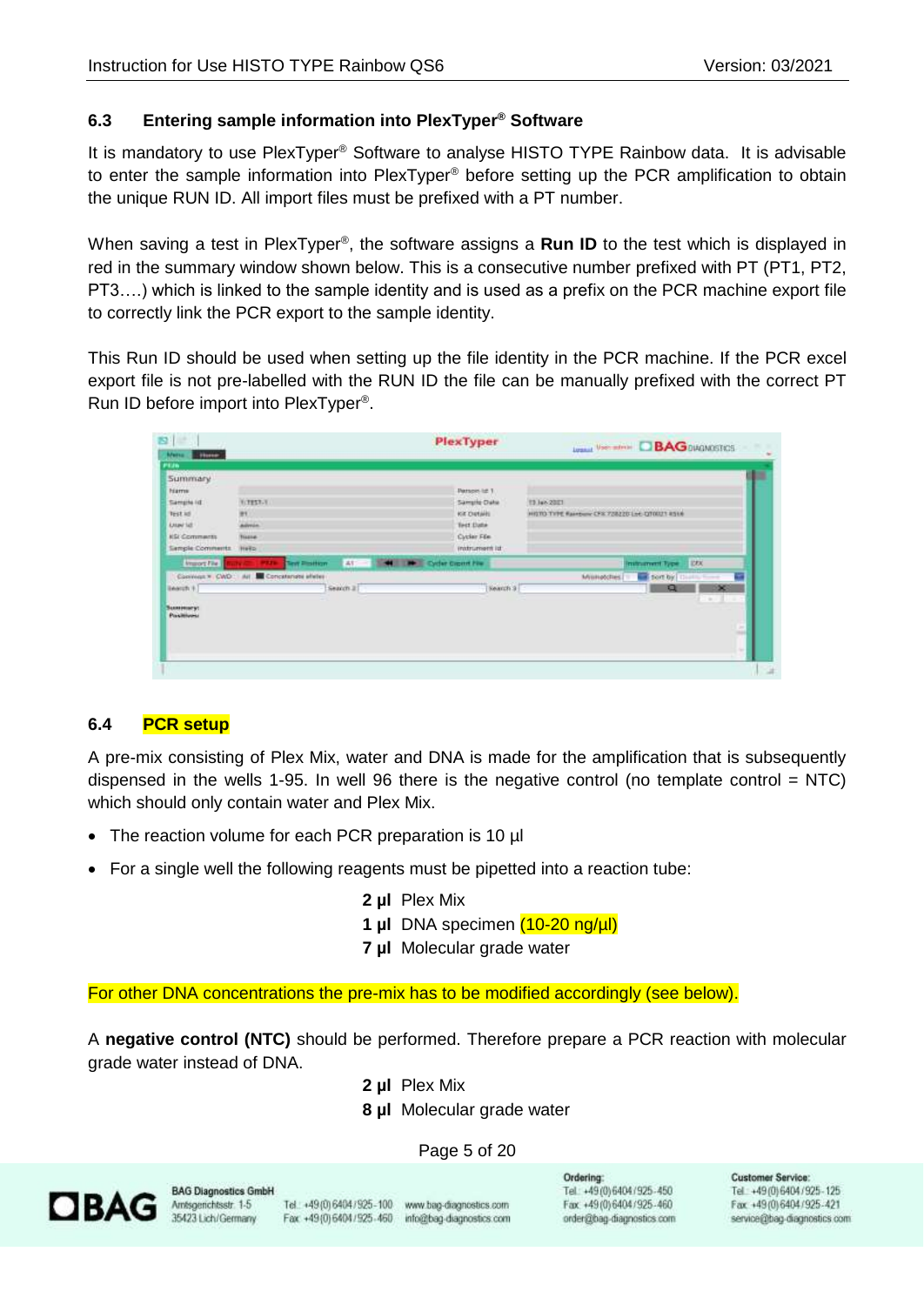# **DNA concentration 10-20 ng/µl**

- Add 805 µl molecular grade water to the vial with 230 µl Plex Mix and mix (vortex briefly 1-3 sec).
- After mixing, pipette **10 µl** of the mix into the NTC well (well 96; position H12 -see also Figure 1 and 2).
- Then pipette **115 µl** DNA into the vial with the remaining Plex Mix-water-mixture and mix (vortex briefly  $1 - 3$  sec).
- Distribute 10 µl of the DNA/Plex Mix/water solution into each of the wells 1-95 of the HISTO TYPE Rainbow QS6 plate (please note figure 1 and 2). The NTC well (well 96; position H12) must not be filled with the DNA mix as this will cause the NTC to be positive and can invalidate the test!

# **DNA with other concentrations**

For DNA of different stock concentrations use the dilution table below to adjust the DNA to working concentration.

- Add **8 µl** Molecular grade water and **2 µl** Plex Mix to the NTC (well H12). The NTC well (well 96; position H12) must not be filled with the DNA mix!
- Pipette the DNA and the molecular grade water into the remaining 228 µl Plex Mix according to the following table and mix (vortex briefly 1-3 sec).

Depending on the concentration of DNA, pipette the applicable volumes in the table below to the 228 µl Plex Mix remaining in the vial after setting up the NTC.

| Concentration of the DNA [ng/µl] | Molecular grade water [µl] | DNA volume [µl] |
|----------------------------------|----------------------------|-----------------|
| 2 - 4                            | 350                        | 870             |
| $5 - 9$                          | 690                        | <b>230</b>      |
| $0 - 19$                         | 805                        | 115             |
| $20 - 39$                        | 860                        | 60              |
| $40 - 79$                        | 890                        | 30              |
| $80 - 150$                       | 905                        | 15              |
| <b>151 - 200</b>                 | 912                        |                 |

• Distribute **10 µl** of the DNA-Plex Mix-water solution into each of the wells 1-95 of the HISTO TYPE Rainbow QS6 plate.

**Please note:** When pipetting into the PCR wells it is important not to allow the pipette tip to contact the dried mix (dyed blue) in the bottom of the well. It is advisable to pipette to the side of the well to allow the 10 µl to mix by gravity with the dried mix (see Figure 1).



**BAG Diagnostics GmbH** 

Tel.: +49(0) 6404/925-100 www.bag-diagnostics.com Fax: +49(0)6404/925-460 info@bag-diagnostics.com

Page 6 of 20

Ordering: Tel: +49(0)6404/925-450 Fax: +49(0)6404/925-460 order@bag-diagnostics.com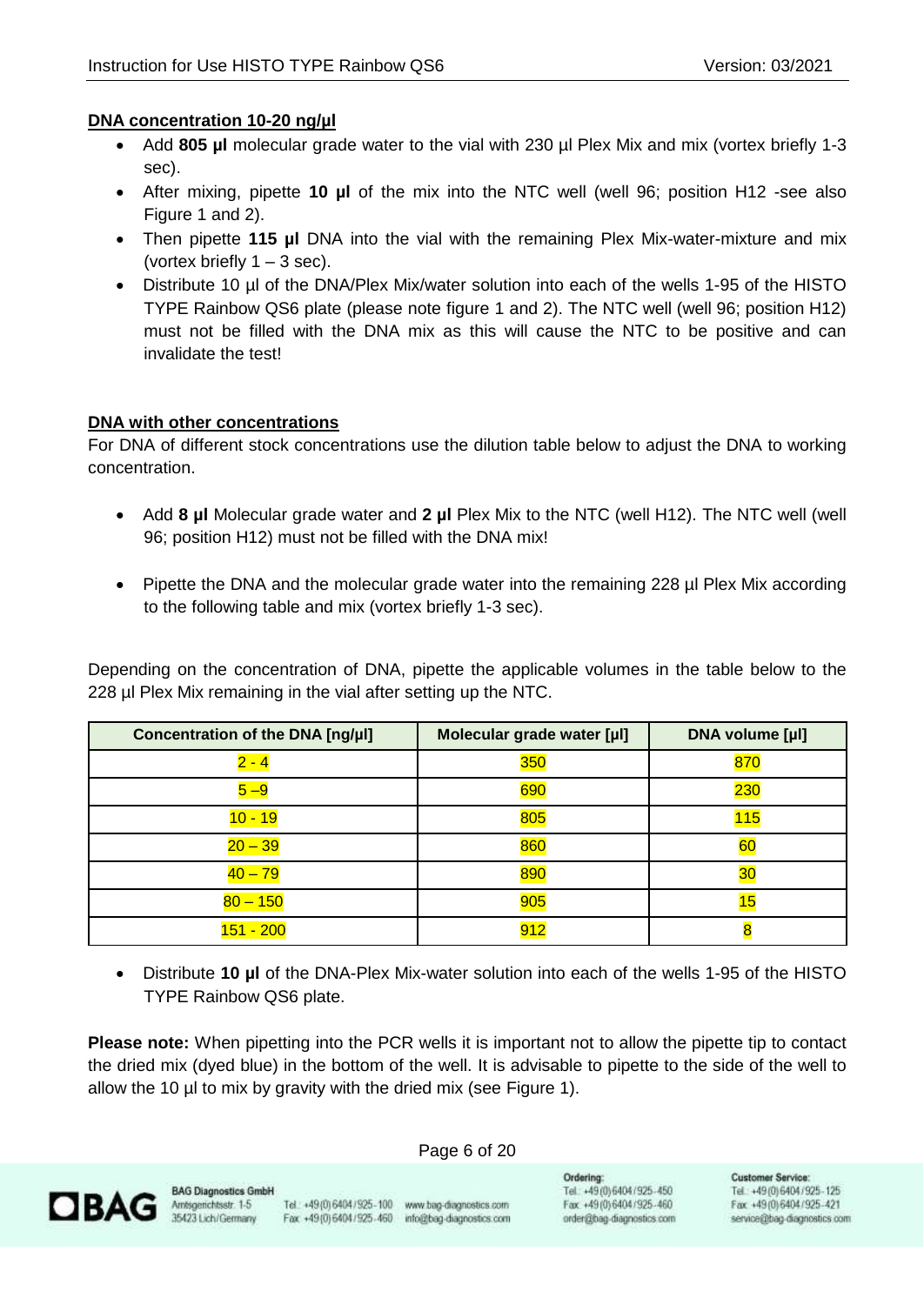

Figure 2: HISTO TYPE Rainbow QS6 plate. In wells A1 to G12 are the dried specific mixes (blue coloured). In well H12 there is the dried NTC (also blue).

Seal the PCR plate with the supplied qPCR seal and briefly spin the liquid down. Make sure that the plate is **completely sealed**, particularly at the edge of the plate. Make sure that the liquid has contacted the dried mix and there are **no bubbles** or air gaps in the reaction wells. If bubbles appear, gently tap the tubes on the laboratory bench to remove them, or preferably careful spin it down (10 sec).

Place the sealed PCR plate in the QS6 instrument. Please use the correct plate holder and orientation as per the notes below.

- **Note:** Please make sure that you place the reaction plate into the cycler in the correct orientation as shown in Figure 2 above where the NTC well is in the bottom right corner, position H12.
- **Note:** For the HISTO TYPE Rainbow plates a special plate holder for the QuantStudio™ 6 Flex System is required, which is included in the first starter package (REF 726321). For more information please contact BAG Diagnostics.

#### <span id="page-6-0"></span>**6.5 PCR-Program**

**Please note:** HISTO TYPE Rainbow uses custom fluorophores. Prior to use instruments must be calibrated with the Custom Dye Calibration Kit available from BAG Diagnostics, REF 728260.

It is strongly recommended to use the run template "**QS6\_fast\_96\_Rainbow.edt**" provided by BAG Diagnostics. If it is not used, set up and save a PCR protocol with the following parameters according to the manufacturer's user guide for the QuantStudio™ 6 Flex System.

Page 7 of 20



**BAG Diagnostics Gmbi** Amsgerichtsstr. 1-5 35423 Lich/Germany

Tel.: +49(0) 6404 / 925-100 www.bag-diagnostics.com Fax: +49(0)6404/925-460 info@bag-diagnostics.com

Ordering: Tel: +49(0)6404/925-450 Fax: +49 (0) 6404 / 925-460 order@bag-diagnostics.com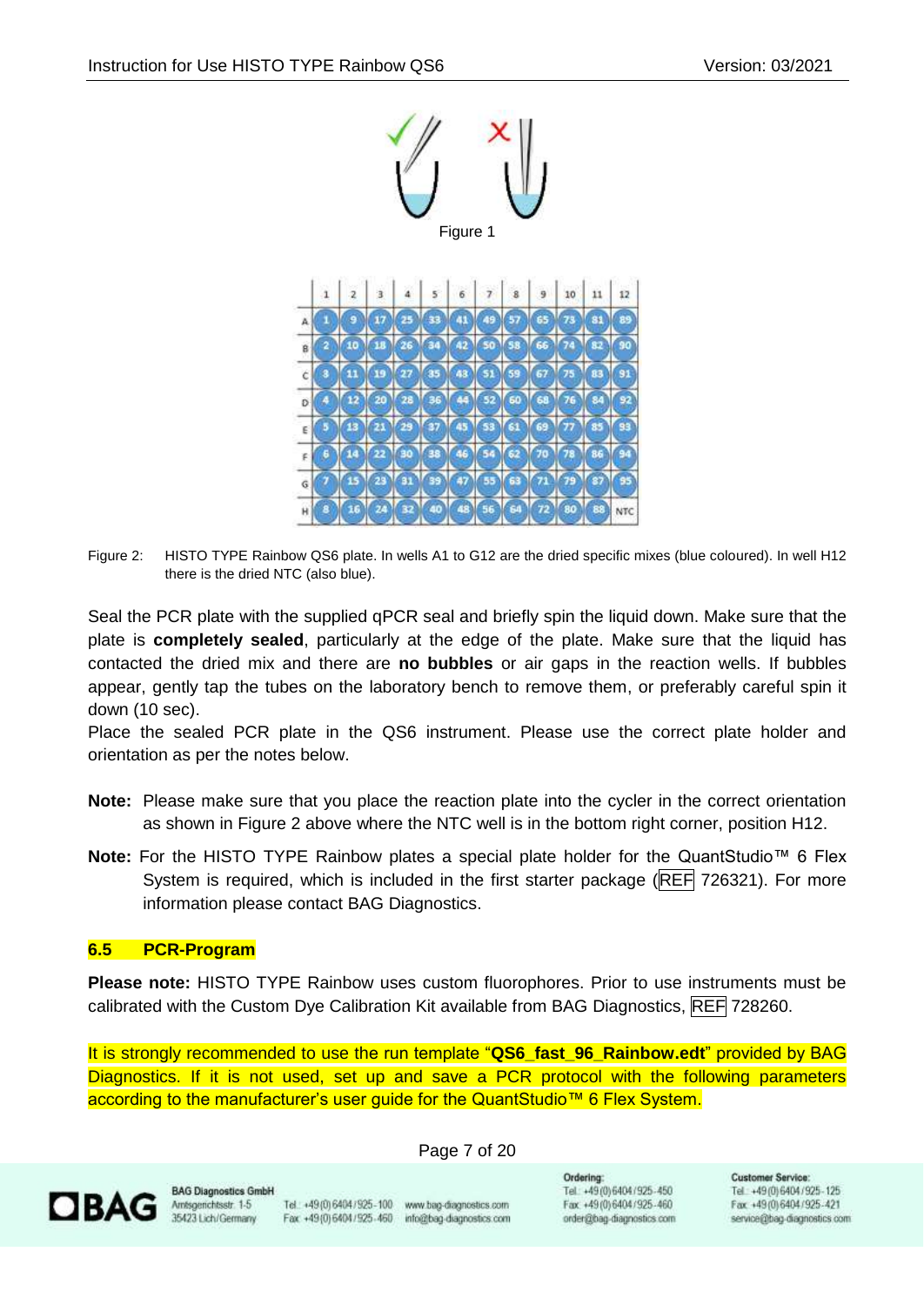# **HISTO TYPE RAINBOW QS6 PCR program set up:**

Use the following parameters to set up the PCR program.

| Instrument type: | QuantStudio <sup>™</sup> 6 Flex System    |
|------------------|-------------------------------------------|
| Block type:      | Fast 96-Well (0.1mL)                      |
| Experiment type: | Comparative Ct $(\triangle \triangle Ct)$ |
| Reagent type:    | TaqMan <sup>®</sup> Reagents              |
| Run properties:  | Standard                                  |

#### **Define Targets:**

**Please note:** Custom dye instrument calibration must be performed prior to initial use of a new QS6 instrument. For instructions on how to perform custom dye calibration please refer to "QuantStudio™ 6 and 7 Flex Real-Time PCR Systems MAINTENANCE AND ADMINISTRATION Guide".

| <b>Target Name</b>    | Reporter                    | Quencher |
|-----------------------|-----------------------------|----------|
| <b>TAMRA</b>          | <b>TAMRA</b>                | NFQ-MGB  |
| <b>FAM</b>            | <b>FAM</b>                  | NFQ-MGB  |
| Orange <sub>560</sub> | O560 (Cal Fluor Orange 560) | NFQ-MGB  |
| <b>RED</b>            | R610 (Cal Fluor Red610)     | NFQ-MGB  |
| Q670                  | Q670 (Quasar670)            | NFQ-MGB  |

Passive Reference: None

**Assign:** Assign all targets to each well.

#### **Run Method:**

Reaction volume 10 µl

| <b>Stage</b>      | <b>Cycles</b> | <b>Data Collection</b> | <b>Target</b><br>(°C) | <b>Hold</b><br>(hh:mm:ss) | Ramp<br>rate<br>(°C/s) |
|-------------------|---------------|------------------------|-----------------------|---------------------------|------------------------|
| <b>Hold Stage</b> |               | Off                    | 96                    | 00:02:00                  | 2.5                    |
| <b>PCR Stage</b>  | 13            | Off                    | 98                    | 00:00:05                  | 2.5                    |
|                   |               |                        | 68                    | 00:00:25                  | 2.2                    |
| <b>PCR Stage</b>  | 37            | Off                    | 98                    | 00:00:05                  | 2.5                    |
|                   |               | On                     | 68                    | 00:00:25                  | 2.2                    |

#### <span id="page-7-0"></span>**6.6 Import run template and define dyes**

Save the **QS6\_fast\_96\_HISTO TYPE Rainbow.edt** file in the **templates** folder of the QuantStudio™ Real-Time PCR Software.



#### Page 8 of 20



**BAG Diagnostics GmbH** Amsgenchtsstr. 1-5 35423 Lich/Germany

Tel.: +49 (0) 6404 / 925 - 100 www.bag-diagnostics.com Fax: +49(0) 6404/925-460 info@bag-diagnostics.com

Ordering: Tel.: +49(0)6404/925-450 Fax: +49(0)6404/925-460 order@bag-diagnostics.com **Customer Service:**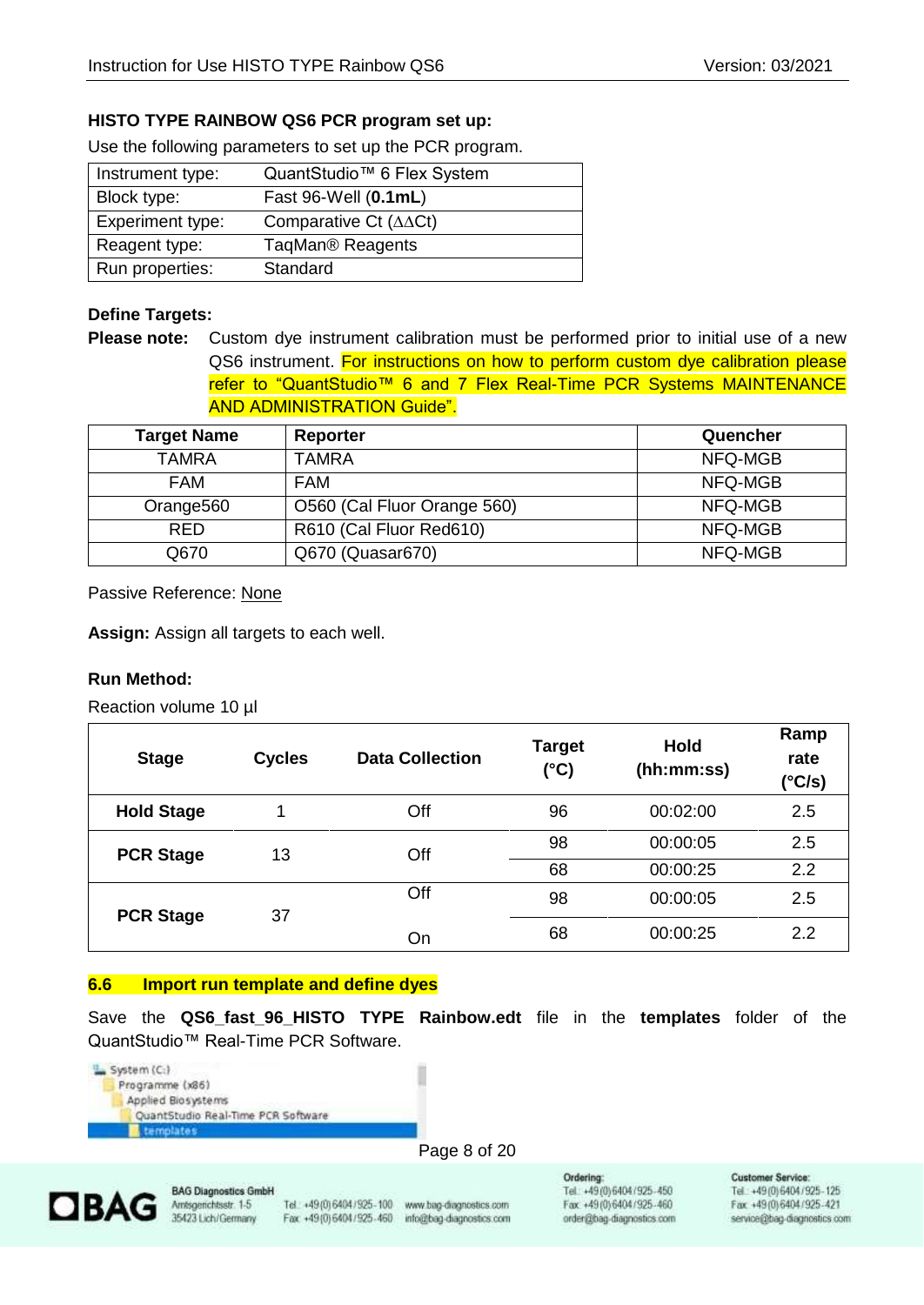As some of the dyes used in the kit are custom dyes they need to be added to the **Dye Library** in the **Tools** section.

| 6 QuantStudio <sup>™</sup> Real-Time PCR Software v1.3 |                      |                                                                    |                                                                                  |                                |       |              |                      |
|--------------------------------------------------------|----------------------|--------------------------------------------------------------------|----------------------------------------------------------------------------------|--------------------------------|-------|--------------|----------------------|
| Edit Instrument Analysis<br>File                       |                      | Tools   Help                                                       |                                                                                  |                                |       |              |                      |
| New Experiment -<br>B.                                 | <b>B</b> Open        | Dyę Library<br>San <sup>6</sup> ile Library                        | $\  \mathsf{t} \dots \cdot \triangle \ $ Create Slide $\triangle \$ Print Report |                                |       |              |                      |
| ы<br><b>Experiment Menu</b>                            | <b>Exper</b>         | Manage dyes.<br>Target Library                                     | $2021 - 08 - 02$                                                                 | Type: Comparative CT (AACT)    |       |              |                      |
| Setup                                                  | <b>Target</b><br>New | Analysis Settings Library<br>Batch Experiment Setup<br>Preferences | <b>Delete</b>                                                                    |                                |       |              | Sa<br>N <sub>6</sub> |
| <b>Experiment</b>                                      | Target               | License Central                                                    | Reporter                                                                         | Quencher                       | Color |              | Sai                  |
| <b>Properties</b>                                      | <b>FAM</b>           |                                                                    | FAM                                                                              | $\vee$ NFQ-MGB<br>$\checkmark$ |       | $\checkmark$ | Sam                  |
| <b>Define</b>                                          | Orange560            |                                                                    | 0560                                                                             | $\vee$ NFQ-MGB<br>$\checkmark$ |       | $\checkmark$ |                      |
| <b>Assign</b>                                          | <b>TAMRA</b>         |                                                                    | <b>TAMRA</b>                                                                     | $\vee$ NFQ-MGB<br>$\checkmark$ |       | $\checkmark$ |                      |
|                                                        | <b>RED</b>           |                                                                    | <b>R610</b>                                                                      | $\vee$ NFQ-MGB<br>$\checkmark$ |       | $\checkmark$ |                      |
| <b>Run Method</b>                                      | Q670                 |                                                                    | Q670                                                                             | $\vee$ NFQ-MGB<br>$\checkmark$ |       | $\checkmark$ |                      |
| Run                                                    |                      |                                                                    |                                                                                  |                                |       |              |                      |

With the **New** button add the dyes O560, Q670 and R610 to the dye library as shown below.

| <b>Targets</b>                     |                     |               |                        |                   |                          |               |                                                | <b>Samples</b> |                 |               |
|------------------------------------|---------------------|---------------|------------------------|-------------------|--------------------------|---------------|------------------------------------------------|----------------|-----------------|---------------|
| Save to Library<br>New             | Import from Library | <b>Delete</b> |                        |                   |                          |               |                                                | New            | Save to Library | Import from   |
| <b>Target Name</b>                 |                     | Reporter      |                        | Quencher          |                          |               | Color                                          |                | Sample Name     |               |
| FAM                                |                     | <b>FAM</b>    |                        | $\vee$ NFQ-MGB    | $\checkmark$             |               | $\checkmark$                                   | Sample 1       |                 |               |
| Orange560                          |                     | 0560          |                        | $\vee$ NFQ-MGB    | $\checkmark$             |               | $\checkmark$                                   |                |                 |               |
| <b>TAMRA</b>                       |                     | <b>TAMRA</b>  |                        | $\vee$ NFQ-MGB    | $\checkmark$             |               | $\checkmark$                                   |                |                 |               |
| <b>RED</b>                         |                     | R610          |                        | $\vee$ NFQ-MGB    | $\checkmark$             |               | $\checkmark$                                   |                |                 |               |
| Q670                               |                     | Q670          |                        | 48 Dye Library    |                          |               |                                                |                |                 | ×             |
|                                    |                     |               | Œ                      |                   |                          |               | Add new dyes, edit existing dyes, delete dyes. |                | 2               |               |
|                                    |                     |               | Name                   |                   | Creation                 |               | <b>Type</b>                                    |                | Wavelength (nm) |               |
|                                    |                     |               | CY3<br>CY <sub>5</sub> |                   | Default<br>Default       |               | Reporter<br>Reporter                           |                |                 |               |
| <b>Biological Replicate Groups</b> |                     |               | FAM                    |                   | Default                  |               | Reporter                                       |                |                 |               |
| New<br><b>Delete</b>               |                     |               | JOE                    |                   | Default                  |               | Reporter                                       |                |                 |               |
|                                    |                     |               |                        | <b>MELTDOCTOR</b> | Default                  |               | Reporter                                       |                |                 |               |
| <b>Biological Group Name</b>       | Color               |               | <b>NED</b>             |                   | Default                  |               | Reporter                                       |                |                 |               |
|                                    |                     |               | NFO-MGB                |                   | Default                  |               | <b>Ouencher</b>                                |                |                 |               |
|                                    |                     |               | 0560                   |                   | Custom                   |               | Reporter                                       |                |                 |               |
|                                    |                     |               | <b>OTHER</b>           |                   | <b>Default</b><br>Custom |               | Reporter                                       |                |                 |               |
|                                    |                     |               | Q670<br>R610           |                   | Custom                   |               | Reporter<br>Reporter                           |                |                 |               |
|                                    |                     |               | <b>ROX</b>             |                   | <b>Default</b>           |               | Reporter                                       |                |                 | <b>Sample</b> |
|                                    |                     |               | <b>SYBR</b>            |                   | Default                  |               | Reporter                                       |                |                 | FAM           |
|                                    |                     |               | <b>TAMRA</b>           |                   | Default                  |               | <b>Both</b>                                    |                |                 |               |
|                                    |                     |               | <b>TEXAS RED</b>       |                   | Default                  |               | Reporter                                       |                |                 |               |
|                                    |                     |               | <b>VIC</b>             |                   | Default                  |               | Reporter                                       |                |                 |               |
|                                    |                     |               |                        |                   |                          |               |                                                |                |                 |               |
|                                    |                     |               |                        | New               |                          | <b>Delete</b> | Edit                                           | <b>Close</b>   |                 |               |
|                                    |                     |               |                        |                   |                          |               |                                                |                |                 |               |

#### Page 9 of 20



**BAG Diagnostics GmbH** Amsgerichtsstr. 1-5<br>35423 Lich/Germany

Tel.: +49(0) 6404 / 925 - 100 www.bag-diagnostics.com Fax: +49(0)6404/925-460 info@bag-diagnostics.com

Ordering: Tel: +49(0)6404/925-450 Fax: +49 (0) 6404 / 925 - 460 order@bag-diagnostics.com **Customer Service:**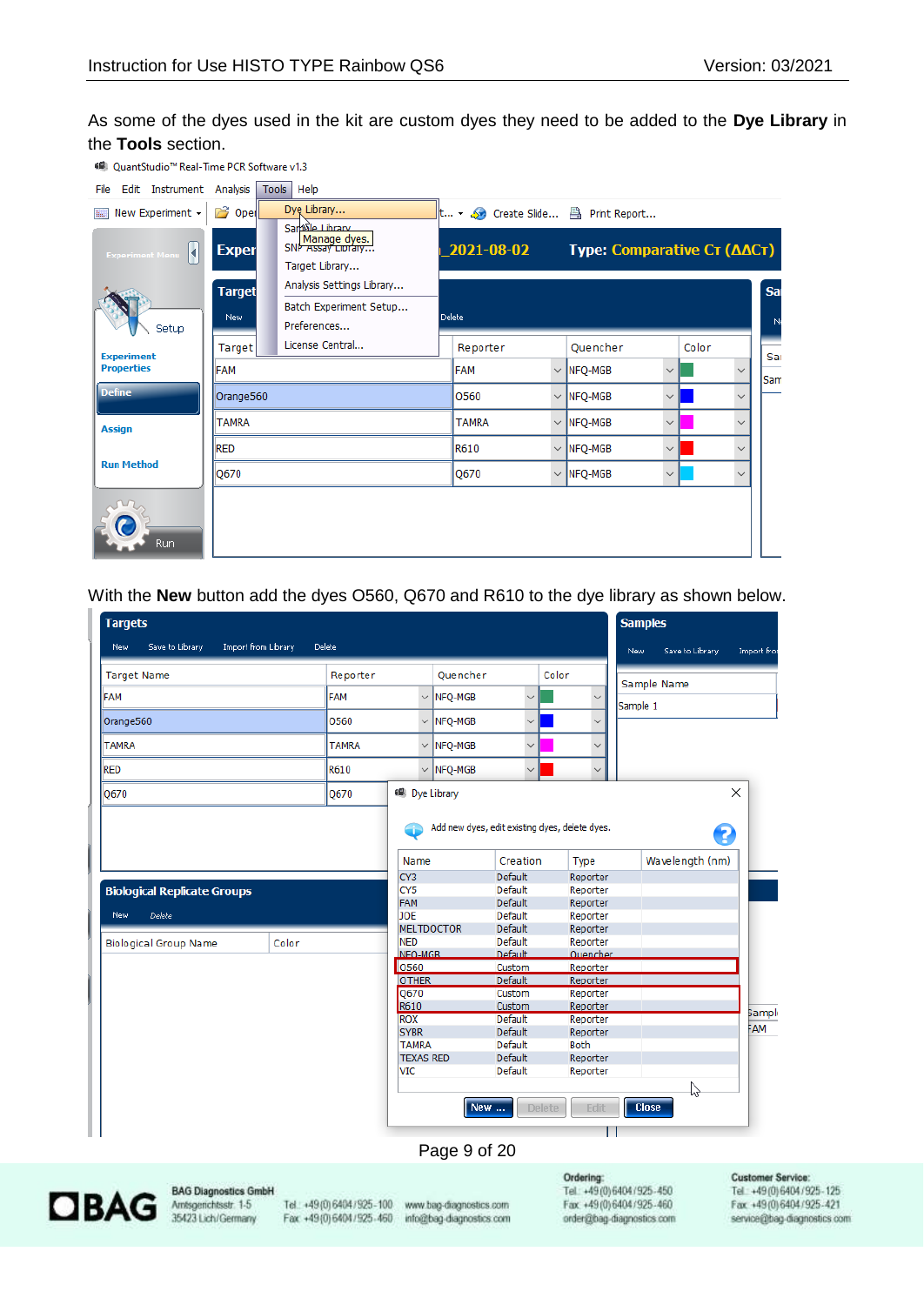#### <span id="page-9-0"></span>**6.7 Perform the real-time PCR run**

In the QuantStudio™ Real-Time PCR Software select the **QS6\_fast\_96\_HISTO TYPE Rainbow.edt** file under **Setup** and **Template** in the **templates** folder and press **Open**.



The screen with **Experiment Properties** opens and you can name your experiment here. The name should begin with the RUN ID created in the PlexTyper<sup>®</sup> Software (PT1, PT2, PT3....). All the other properties are already defined in the run template.



order@bag-diagnostics.com

service@bag-diagnostics.com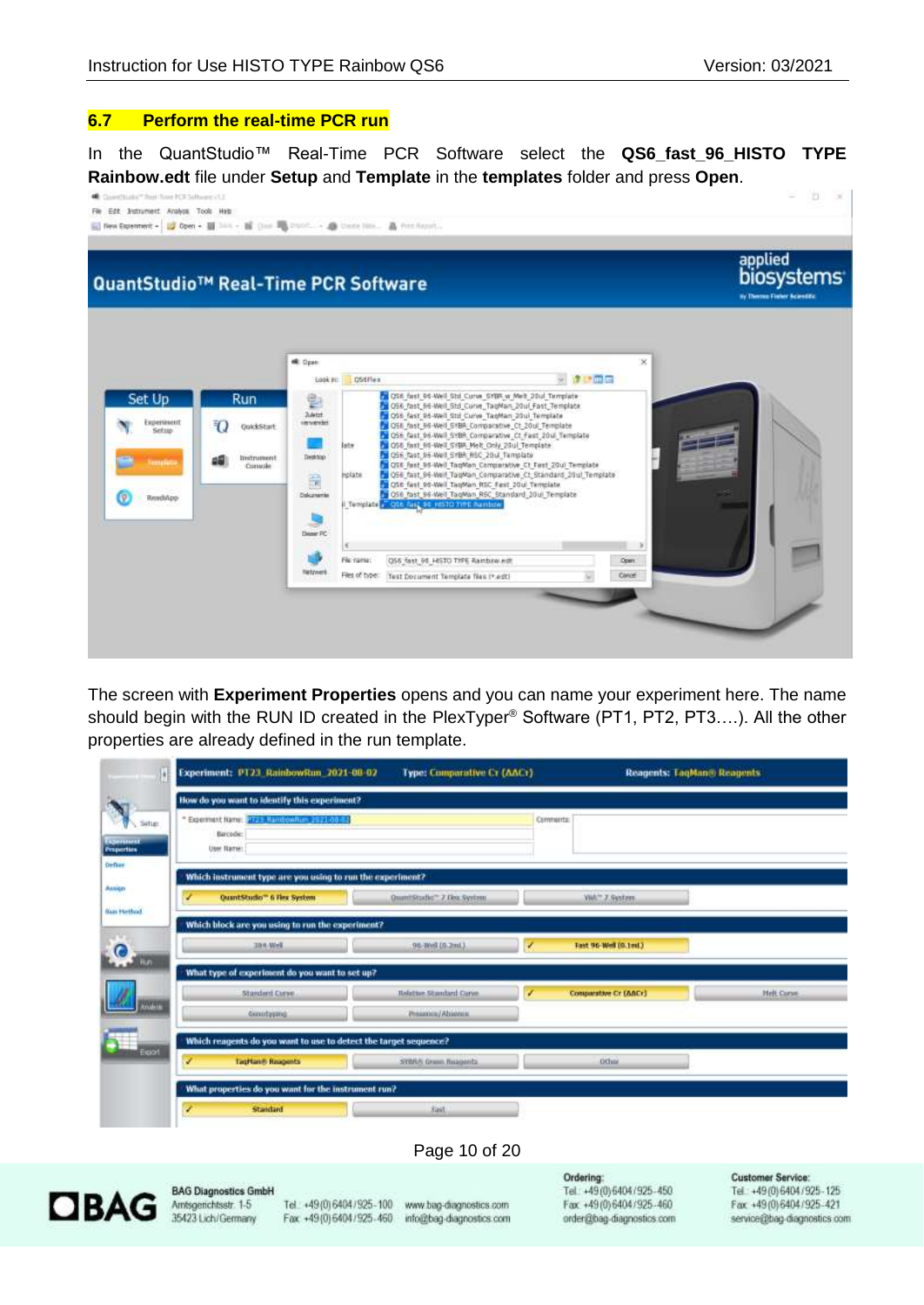All the settings in the sections **Define, Assign** and **Run Method** are defined in the run template as shown below and must not be changed.

| Ø                                                        | Experiment: PT23 RainbowRun 2021-00-02                                                        |                                                          |                                                                                           | <b>Type: Comparative Ct (AACr)</b> |                                                                                   |                         | Reagents: TagManto Reagents |  |
|----------------------------------------------------------|-----------------------------------------------------------------------------------------------|----------------------------------------------------------|-------------------------------------------------------------------------------------------|------------------------------------|-----------------------------------------------------------------------------------|-------------------------|-----------------------------|--|
|                                                          | <b>Targets</b><br><b>Ingelbruikres</b><br><b>Rent Eldrey</b><br><b>Them</b>                   | <b>Tiese</b>                                             |                                                                                           |                                    | Samples<br>the first there.                                                       | builturaliers           | <b>B</b> Institute<br>twee. |  |
| Setup<br>Enprimment<br>Proporting<br><b>Red Firthcol</b> | <b>Target Name</b><br><b>FAH</b><br>Orange568<br><b>TARBLA</b><br><b>VILLO</b><br>oste        | Réporter<br>PAH<br>losel<br><b>TANKA</b><br>main<br>0678 | Quencher<br>Ivrovin<br><b>MPID-MOB</b><br>HFQ-MSB<br><b>Jarg-McA</b><br><b>Jarq-Mills</b> | Calur<br>۰<br><b>START</b><br>E    | Sample Name<br>Sangle 1                                                           | Color<br>$\blacksquare$ |                             |  |
| 10000<br>$\blacksquare$<br><b>Brooth</b>                 | <b>Biological Replicate Groups</b><br>Hen.<br><b>Colorado</b><br><b>Bislogical Group Name</b> | Color-                                                   | <b>Eicenments</b>                                                                         |                                    | <b>Analysis Settings</b><br>Reference Sample: Sample 1<br>Enlogenous Control: FAM |                         |                             |  |
|                                                          | <b>Passive Reference</b>                                                                      |                                                          |                                                                                           |                                    | <b>Custom Task Name</b>                                                           |                         |                             |  |

| R                                                          | Experiment: P123 Rainbowiton 2021-08-02                                                                                                    |                                                                                 | <b>Type: Comparative Cr (AAC)</b>       |                              |                                      | <b>Reagents: LagMan® Reagents</b>                              |                                                                           |
|------------------------------------------------------------|--------------------------------------------------------------------------------------------------------------------------------------------|---------------------------------------------------------------------------------|-----------------------------------------|------------------------------|--------------------------------------|----------------------------------------------------------------|---------------------------------------------------------------------------|
| Setup                                                      | Eargets -<br>Tel: Caton Tab<br>Flatter                                                                                                     | Well Fakler<br><b>Rate Leyrol</b>                                               |                                         |                              |                                      |                                                                |                                                                           |
| Laporaucat<br><b>Properties</b><br>Gefeve<br><b>Autras</b> | <b>FAM</b><br>图图图图图<br>Orange560<br><b>TANKA</b><br><b>III</b> Linkingwin<br><b>HED</b><br><b>III</b> NTC<br><b>OS78</b><br><b>D</b> Mored | Salect target task for assigned wells                                           | <b>v R</b> wings                        | $\sim$<br>в<br>er.<br>H.     | -9<br>$\mathbf{z}$<br>m              | 33<br>-1<br>ü<br>ю<br>a<br>ш                                   | Χ<br>讀<br>匱<br>11<br>12<br>u<br>m<br><b>ULBER</b><br>Đ.                   |
| <b>Ban Hethod</b><br>$\bullet$                             | $-143$<br>Samples.                                                                                                                         |                                                                                 | u<br>(ii) car<br><b>U</b> use           | u<br>Ð<br><b>Thurs</b><br>u. | п<br>w<br><b>TEMP</b><br><b>U</b> on | W.<br>w<br><b>ED</b> start<br><b>TT</b> set                    | u<br>D<br><b>DES</b><br><b>III</b> care                                   |
| <b>Bu</b><br>g<br>Weiter                                   | <b>I Farmer</b><br>Ed Sample 1                                                                                                             | ■<br><b>TECK</b><br>u r<br>u<br>ш                                               | u<br>ш<br><b>D</b> <sub>C</sub>         | w<br>п<br>u.<br>m            | m<br>11,017                          | π<br>п<br>ūΓ.<br>m.<br>n                                       | u<br>u<br><b>MON</b><br>п<br>Ð                                            |
| <b>Equal</b>                                               |                                                                                                                                            | a er<br><b>TT</b> can<br>п<br>ø<br>l e<br><b>TI</b> or all<br><b>Thian</b><br>π | illion<br>u<br><b>In</b> out<br>$100 -$ | u<br>в<br><b>U</b><br>ш      | <b>TE TORE</b><br>m<br>UI on         | a.<br>m<br><b>D</b><br>U.<br><b>All-ound</b><br><b>THE SET</b> | <b>D</b> owl<br><b>Billiam</b><br>ы<br>u<br><b>David</b><br><b>ID</b> can |
|                                                            | mological brouge -<br>$+500$<br><b>Biological Croup</b>                                                                                    | п<br>п<br>ШØ<br><b>DESK</b>                                                     | π<br>ш<br>lö.<br>ω                      | n<br>п<br>m<br>m             | ≖<br>11,047                          | п<br>п<br><b>Q</b> DV<br>m.                                    | u<br>u<br>Vers<br>ūσ                                                      |
|                                                            |                                                                                                                                            | в<br>u<br>日の<br>m<br>π<br>u                                                     | w<br>u<br>m<br>ш<br>u                   | n<br>в<br>ш<br>t)<br>w<br>ы  | m                                    | n<br>n<br>o<br>m<br>u<br>19.                                   | u<br>u<br><b>Ulmak</b><br>또<br>m.<br>ü<br>D                               |
| ٠                                                          |                                                                                                                                            | m -<br><b>ITCharm</b><br>n<br>œ<br>Well: 11 96 13 0                             | öΤ<br>m                                 | m<br>п                       | m                                    | H.<br>u                                                        | <b>UD</b><br><b>III</b> over<br>m<br>п<br><b>Q</b> Engty                  |

#### Page 11 of 20



**BAG Diagnostics GmbH** 

Tel.: +49 (0) 6404 / 925 - 100 www.bag-diagnostics.com Fax: +49(0)6404/925-460 info@bag-diagnostics.com

Ordering:

Tel.: +49(0)6404/925-450 Fax: +49 (0) 6404 / 925 - 460 order@bag-diagnostics.com

#### **Customer Service:**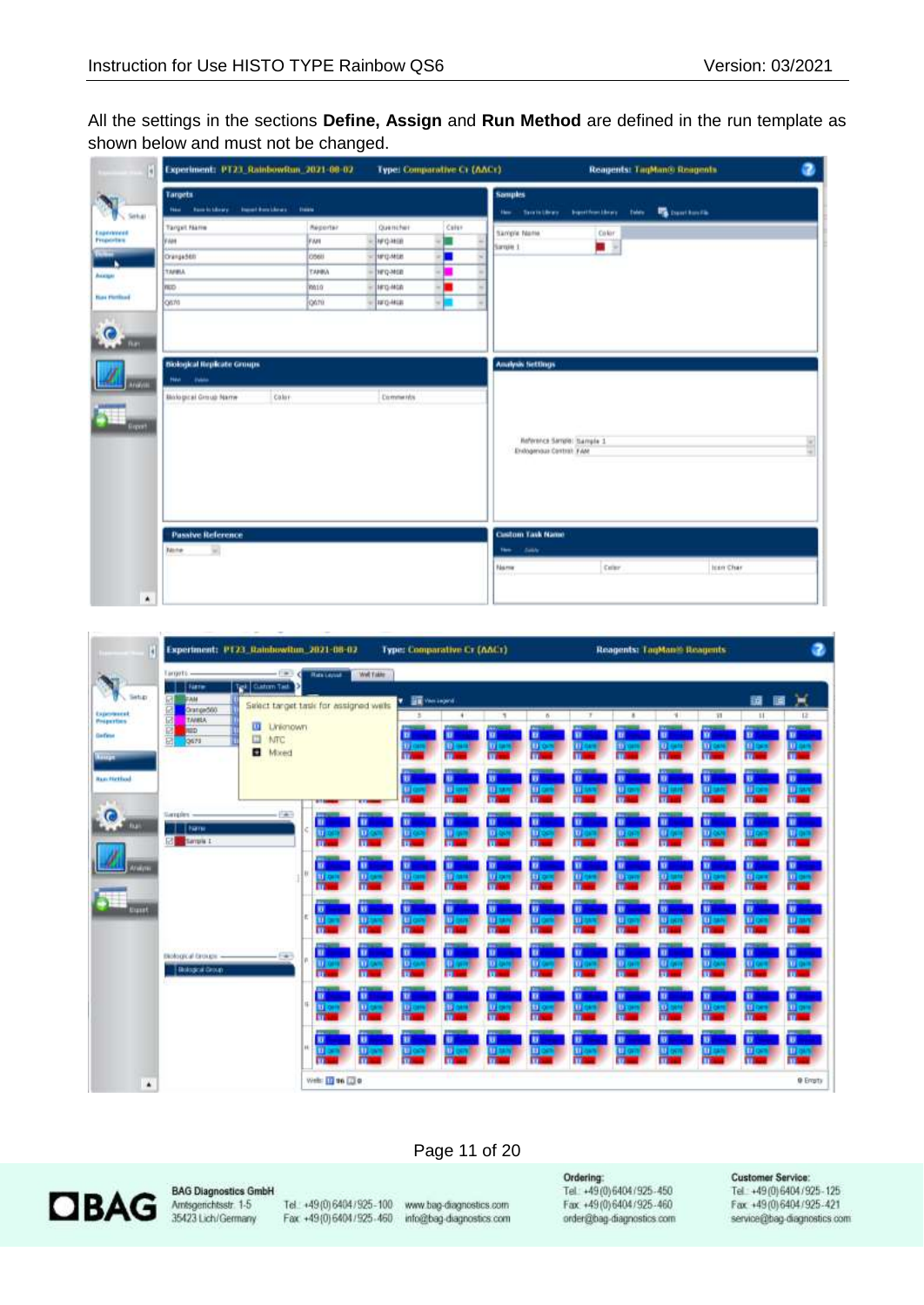

To start the run go to the **Run** section and press the green **Start Run** button.



#### Page 12 of 20



**BAG Diagnostics GmbH** 

Tel.: +49 (0) 6404 / 925 - 100 www.bag-diagnostics.com Fax: +49(0)6404/925-460 info@bag-diagnostics.com

Ordering: Tel: +49(0)6404/925-450 Fax: +49(0)6404/925-460 order@bag-diagnostics.com

#### **Customer Service:**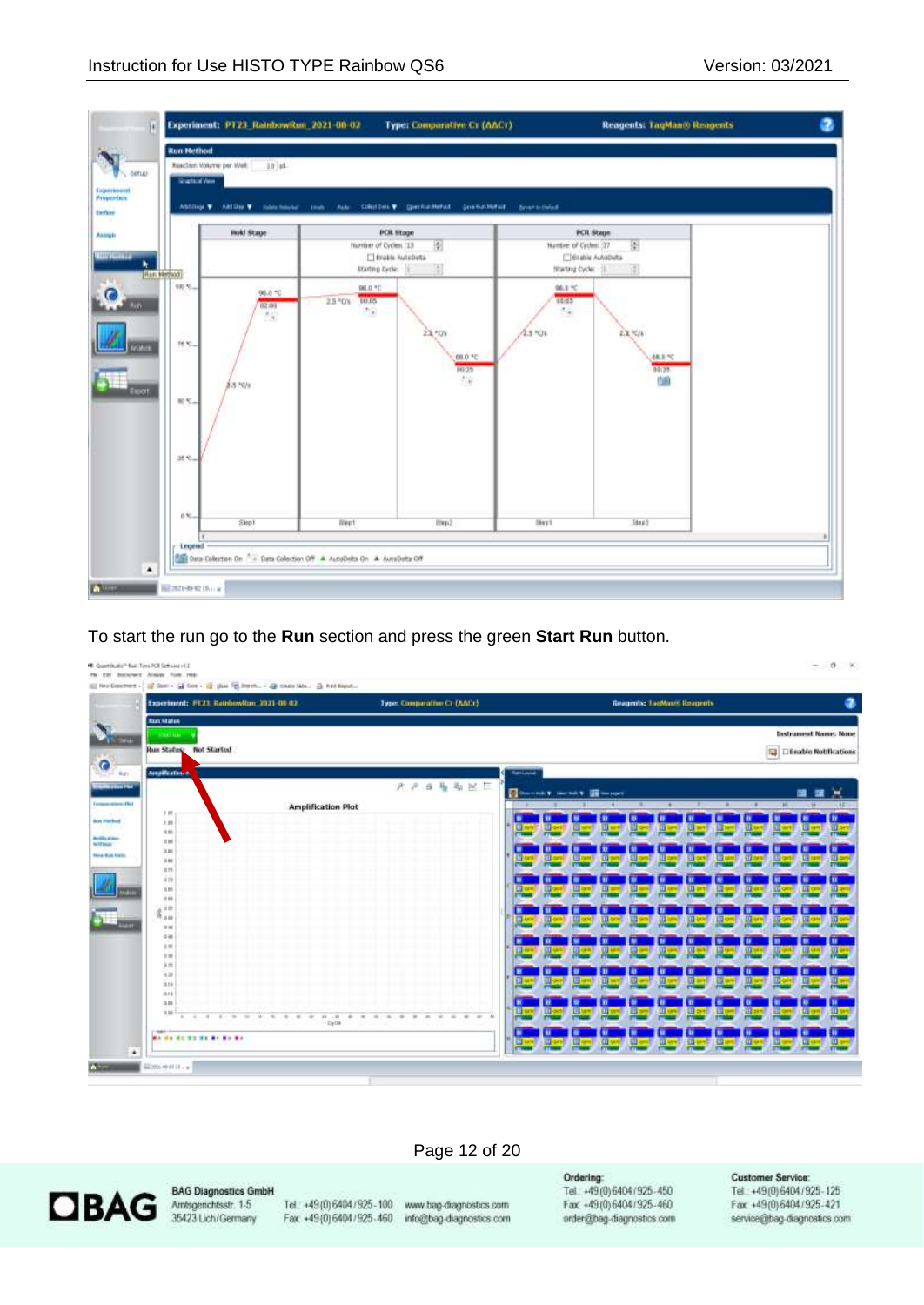# <span id="page-12-0"></span>**6.8 Export of results from the QuantStudio™ 6 Flex System**

After the PCR run is complete there is no requirement for analysis in the Applied Biosystems software. For analysis in PlexTyper® an excel file needs to be exported using either the machine software or the separate QuantStudio™ Real-Time PCR Software.

Export the raw data in excel format with the following steps.

## 1) Navigate to the export button and select export.

| Experiment: Q-2021-03-09-1<br>ы                            | Type: Comparative Cr (AACr)                |
|------------------------------------------------------------|--------------------------------------------|
| <b>Amplification Plot</b>                                  |                                            |
| <b>Phot Settlings</b>                                      |                                            |
| PARTISHIGHT WITCHES (A) DOER THREE PARTIES (A) PHECHECOVER |                                            |
|                                                            |                                            |
| El Save current settergs as the default                    |                                            |
|                                                            |                                            |
|                                                            | 私<br>$\tau_{\rm H}$<br>$\mathbb{R}$<br>スーヌ |
|                                                            |                                            |
| <b>WELFY</b>                                               | <b>Amplification Plot</b>                  |
| 13.900.000                                                 |                                            |
| 12.009.000                                                 |                                            |
| 11, 309, 008                                               |                                            |
| 11,560,000                                                 |                                            |
| 19,598,000                                                 |                                            |
| 10,005,000                                                 |                                            |
| A 5/81.000                                                 |                                            |
| 8.009.000                                                  |                                            |
| 8,509,000                                                  |                                            |
| 120120                                                     |                                            |
| 7,500,000<br>7,001,000                                     |                                            |
| 6,508,000                                                  |                                            |
| 1.000.000                                                  |                                            |
| ŝ<br>3.300.000                                             |                                            |
| 1,200,000                                                  |                                            |
| 4.509.009                                                  |                                            |
| 4.008.008                                                  |                                            |
| 1.501,000                                                  |                                            |
| 0001003                                                    |                                            |
| 2,500,000                                                  |                                            |
| 11000.000                                                  |                                            |
| 1,306,000                                                  |                                            |
| 1.000309                                                   |                                            |
| <b>SOLOUT</b><br>.                                         |                                            |
|                                                            |                                            |
| 400300                                                     |                                            |
| 3.20012002<br>1. 1                                         | m<br>÷<br>٠                                |
|                                                            | Gym                                        |
|                                                            |                                            |
| <b>Export button</b>                                       |                                            |
|                                                            |                                            |

2) In QuantStudio™ Real-Time PCR Software software (with reference to image below) (A) select the folder location where you want the export to go, select open folder to save. (B) If required rename the file by prefixing with the PT appropriate run ID from entering the sample in PlexTyper ® prior to running test. (C) If not selected, select excel format, (D) select export. The **Sample Setup** and the **Amplification** tab must be selected.



**BAG Diagnostics GmbH** Amsgenchtsstr. 1-5 35423 Lich/Germany

Tel.: +49 (0) 6404 / 925 - 100 www.bag-diagnostics.com Fax: +49(0)6404/925-460 info@bag-diagnostics.com

Page 13 of 20

Ordering: Tel: +49(0)6404/925-450 Fax: +49(0)6404/925-460 order@bag-diagnostics.com **Customer Service:**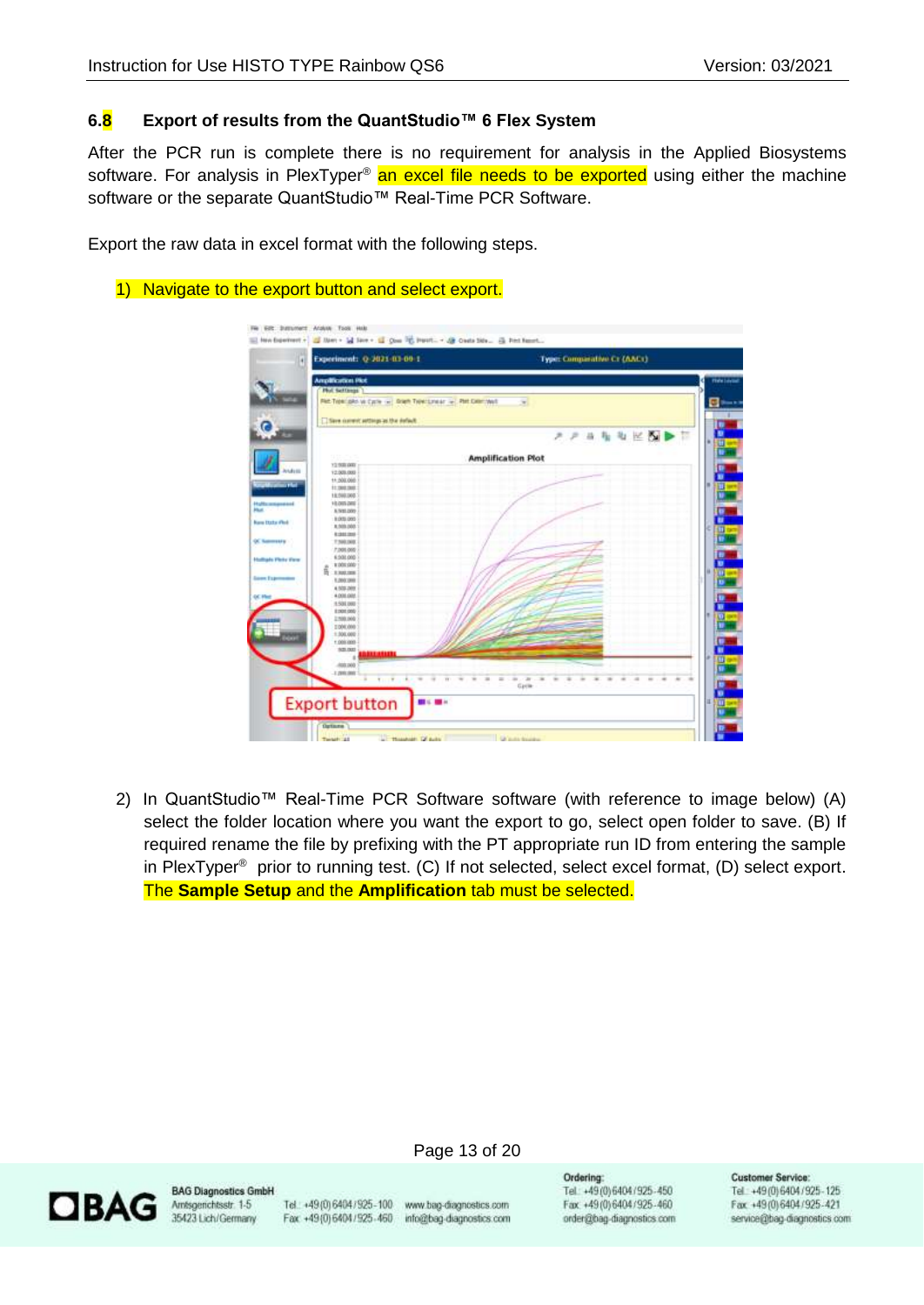The State Educational Education Chinese Education

| Experiment: Q-3021 01:00 1                                                                                                                                                                                                     |      |                           |                                   | Type: Comparative Cr (ANCr)               |                                                    |                   |                                                        |                   | Rosperds: TauManii Sovernin.      |                                   |                 |
|--------------------------------------------------------------------------------------------------------------------------------------------------------------------------------------------------------------------------------|------|---------------------------|-----------------------------------|-------------------------------------------|----------------------------------------------------|-------------------|--------------------------------------------------------|-------------------|-----------------------------------|-----------------------------------|-----------------|
| DANSING (A)                                                                                                                                                                                                                    |      | Farmer - Quantificate 167 |                                   |                                           | (R)                                                |                   | Geort Sets To: N Ore Re (2) Seconds Res                |                   |                                   |                                   | A dean field    |
| Easert file Louis C D III rent                                                                                                                                                                                                 |      |                           |                                   |                                           | <b>Division</b><br>hert Hu New PTEE 0-2021-03-93-1 |                   |                                                        |                   |                                   |                                   |                 |
| ADMINITED TO AND TO CARD TO THE RESERVE TO A RESIDENCE TO A RESIDENCE TO A RESIDENCE TO A RESIDENCE TO A RESIDENCE TO A RESIDENCE TO A RESIDENCE TO A RESIDENCE TO A RESIDENCE TO A RESIDENCE TO A RESIDENCE TO A RESIDENCE TO |      |                           |                                   |                                           |                                                    |                   |                                                        |                   |                                   |                                   |                 |
| <b>Balled Coacherd</b>                                                                                                                                                                                                         | Well | Well Pearklers            | Sangle Nemi-                      |                                           | Begross Name Begross Color Target Name             |                   | <b>Target Colm</b>                                     | Task              | Reporter                          | Guescher                          | <b>Quantity</b> |
| at All Fields                                                                                                                                                                                                                  |      | <b>NAV</b>                | <b>I KTOWN</b>                    | <b>Bengile Color</b><br><b>BBECK-ZC31</b> | <b>FRIAT</b>                                       |                   | 808176,75,711                                          | <b>JAMIN'AVA</b>  | THE.                              | 49-1403                           |                 |
| Write:                                                                                                                                                                                                                         |      | 1.40                      | <b>LIQUAN</b>                     | 658(176,23.3)                             |                                                    | <b>GRANGETAK</b>  | <b>BGH3.0.2551</b>                                     | (NECKY/N)         | 0561.50                           | 653-4628                          |                 |
|                                                                                                                                                                                                                                |      | 3.N2                      | IKIANA                            | 850(170,23,31)                            | <b>GMM</b>                                         |                   | T0002200.2306/02                                       | 18060203          | 10093-011                         | 9/2 444                           |                 |
| 37 You Paston                                                                                                                                                                                                                  |      | li Ati                    | 19,73800                          | <b>REGULAL 21.31</b>                      | ign.                                               |                   | <b>HOBER, LTR, ANEL</b>                                | <b>UNBOK 2006</b> | <b>HICK12.31</b>                  | 520,493                           |                 |
| <b>X</b> Turns Here                                                                                                                                                                                                            |      | 5.85<br>2.42              | 1920/09/<br>1530666               | 858176,23.31<br>880(176,21.31)            | <b>TAMES</b><br>7488                               |                   | RGM139.137,1121 :0900359<br>808176,23.313              | URBORDERS         | <b>TANK</b><br>2326               | 95468<br>9/2/028                  |                 |
|                                                                                                                                                                                                                                |      | 333                       | 1101600                           | 0601262331                                |                                                    | <b>INVANCION</b>  | <b>BURELUL2551</b>                                     | (ABROSSED)        | 0805.56                           | NFD HASE                          |                 |
| at large cap                                                                                                                                                                                                                   |      | $2 + 2$                   | 1920400                           | RSK176,21.31                              | pillo.                                             |                   | RGR278L278L00                                          | 10000001          | DATE CL                           | <b>UF2-MSE</b>                    |                 |
| IC Bagraup Dame                                                                                                                                                                                                                |      | 232                       | 1920AM<br>1101400                 | KUKLIN 2021                               | <b>MEDI</b>                                        |                   | <b>RGBED, LSICARE</b>                                  | <b>SHIKOUM</b>    | MOGIL: CI<br>TANKA                | 9/5408                            |                 |
| of Negroup Color                                                                                                                                                                                                               |      | 3 Kit<br>131              | 1920400                           | 666176.21.11<br>RIKTNOLSI                 | SAMA<br>MAE (C)                                    |                   | ROBLER, LTJ, LTJ) SHIPSONA<br><b>BURD MERCHES</b>      | <b>LEBOKAGE</b>   | <b>BME(2)</b>                     | MO-MGE<br><b>SFQ-RISE</b>         |                 |
|                                                                                                                                                                                                                                |      | 343                       | 1925000                           | 69412623.31                               |                                                    | DNNNNDER          | RGB( 5, 6, 2/33)                                       | MINXAN            | 1966.95                           | M-2-MGB                           |                 |
| at Tarant Harver                                                                                                                                                                                                               |      | 3.63                      | 1522408                           | <b>BAKERLOCHE</b>                         | GM'S                                               |                   | AGACIUM, EDELOC                                        | <b>UNICES</b>     | Gelli: CL                         | <b>MOANA</b>                      |                 |
| all Target Color                                                                                                                                                                                                               |      | 333                       | 1320488                           | R08176.21.11                              | <b>RELL</b>                                        |                   | <b>ROBER 156 AVE</b>                                   | UNIOUR            | ROGLE CL                          | 952-902                           |                 |
| 37.146                                                                                                                                                                                                                         |      | 348<br>$+14$              | 1925000<br>LISSANA                | HALLYS 21.11<br>MAL176, 31.11             | SANA<br>4444                                       |                   | AGEER/JP/113 UNKONA<br><b><i>BIACLIA_21LTL</i></b>     | <b>JENESTER</b>   | <b>TAMIN</b><br>4 kick            | 95468<br><b>UFD RIGHT</b>         |                 |
|                                                                                                                                                                                                                                |      | 344                       | 1820400                           | <b>MAR1262331</b>                         |                                                    | <b>ORANGETINE</b> | <b>MGN 9.0.2551</b>                                    | JEROKOVA          | 1000.81                           | MOMOS                             |                 |
| at home                                                                                                                                                                                                                        |      | $4 - 44$                  | ritrians                          | MA17621.11                                | 06/6/                                              |                   | RAIK230,336.05                                         | <b>UNIVERSITY</b> | <b>Galfa</b> Ct                   | <b>MG-MGE</b>                     |                 |
| in Sanzhei                                                                                                                                                                                                                     |      | 8 8 4<br>4.44             | ISSAM<br>1220449                  | NINTALXL31                                | <b>HEEC</b><br>TAHEE                               |                   | <b>AUNELINGER</b>                                      | <b>JEBERVAR</b>   | <b>REGIS -C</b><br>TANKA          | SPOARIS                           |                 |
|                                                                                                                                                                                                                                |      | 3A5                       | <b>1920MB</b>                     | 668(176.21.3)<br>HALL/AZED                | <b>HART</b>                                        |                   | 4690139.127.1131.1PMWOvini<br>MADIS 25.213             | <b>SPAINONIN</b>  | <b>THA!</b>                       | 1004108<br><b>MG-MAX</b>          |                 |
| at Guerra                                                                                                                                                                                                                      |      | 3.48                      | 1003466                           | <b>RGS17X.31.31</b>                       |                                                    | ISANDETAK         | AGA/5.5,2393                                           | shall a Vicky     | 0500,99                           | AFCHICE                           |                 |
| Witnessehr                                                                                                                                                                                                                     |      | 345                       | 1920609                           | 19817623.21                               | 0670                                               |                   | <b><i>RGROOM,XINLAN</i></b>                            | 10030551          | \$690,01                          | <b>SEQ-HGB</b>                    |                 |
|                                                                                                                                                                                                                                |      | 141<br>14                 | 1920408<br>1003000                | 888176.23.33<br>HON UNLYSEL               | <b>REST</b><br>TANAA                               |                   | 868 2, 128, 441<br><b>MALIBERTA LET UNIVERSITY</b>     | 18901008          | <b>HOGS IS</b><br>734656          | 850468<br>MONDE                   |                 |
|                                                                                                                                                                                                                                |      | 6.86                      | 1022000                           | 1981262021                                | <b>Gast</b>                                        |                   | WAND 2012 22:21                                        | IMMINOVAL         | 648.                              | <b>SFG-FREE</b>                   |                 |
|                                                                                                                                                                                                                                |      | <b>BAK</b>                | <b>TROUGH</b>                     | R8812623.33                               |                                                    | <b>USAWARTAAL</b> | <b>MALL4,2501</b>                                      | 100010031         | 2860,98                           | 105103                            |                 |
|                                                                                                                                                                                                                                |      | 6.46                      | 102008                            | 0001562131                                | <b>GEIN</b>                                        |                   | BERCOR THLO:                                           | UNIVERSITY        | 001 CL                            | <b>IPO MGA</b>                    |                 |
|                                                                                                                                                                                                                                |      | <b>BM</b>                 | <b>J</b> bottoma<br>1923466       | 800(120,23:21)<br>H001246.231.51          | man:<br>134664                                     |                   | <b>RUBER, 1981641</b><br>R08E139.137.1131 URM/k00M     | <b>UNIVERSITY</b> | <b>BRIVER-23</b><br><b>T1465L</b> | <b>NFO RIGH</b><br><b>KFG-HGS</b> |                 |
|                                                                                                                                                                                                                                |      | 蒜                         | 1920408                           | HARLEY& 21.21                             | $1888 + 1$                                         |                   | <b>BEALTALYZZYC</b>                                    | <b>UNIVERSITA</b> | tor:                              | <b>IDC-NGE</b>                    |                 |
|                                                                                                                                                                                                                                |      | 7M                        | 1021444                           | MM(176,21.31)                             |                                                    | <b>MANUFEE</b>    | <b>MISLA.0.3310</b>                                    | (digital/state)   | 0585,51                           | MG-MGA                            |                 |
|                                                                                                                                                                                                                                |      | 3W                        | 1020600                           | R000170.23.31                             | dd/KH                                              |                   | R681200, LNR.00                                        | (DWV)VA           | 0670.CL                           | MGMGE                             |                 |
|                                                                                                                                                                                                                                |      | T'AF<br><b>TAT</b>        | <i><b>LISTANIA</b></i><br>1120600 | <b>MKI/6.81.31</b><br>MAILM 21/11         | <b>FE11</b><br>TAMÉL                               |                   | <b>REACH, 1 96,691</b><br>HAN 1:50-177, (12) - UNKNOWN | shandone.         | MODIS CO<br>TAHRA                 | MORGE<br><b>MOJAGE</b>            |                 |
|                                                                                                                                                                                                                                |      | $8 - 48$                  | <b>ISO3669</b>                    | K60176.22.21                              | 444                                                |                   | R08036.23.315                                          | cated across      | <b>Light</b>                      | M-5-MGB                           |                 |
|                                                                                                                                                                                                                                |      | <b>YAK</b>                | 1021403                           | <b>IMMOVAZION</b>                         |                                                    | <b>HOUGHTAG</b>   | <b>MANUFACTURE</b>                                     | 1/WWW.COVID-      | 0960,50                           | <b>IPO MIN</b>                    |                 |
|                                                                                                                                                                                                                                |      | 6.46                      | 1203000                           | MA17621-31                                | 1670                                               |                   | R68(200, DB/I)                                         | control (c) (c)   | 04/0.03                           | MOMB                              |                 |
|                                                                                                                                                                                                                                |      | <b>WAR</b>                | <b>FROOMIS</b>                    | ANNITACZESE                               | 490<br>TANKA                                       |                   | ASKES, ES6.641                                         | <b>UNIVARIA</b>   | KEENS 5                           | MÓRIA                             |                 |
|                                                                                                                                                                                                                                |      | 6.18<br>9,68              | 1005068<br><b>TROOPER</b>         | RINGTALZILTI.<br>MAD 26, 23, 31           | <b>EMBLIT</b>                                      |                   | RESIDENCE AND CONTROL<br>MADALIST                      | Linteriorum)      | TANKA<br><b>FM4</b> 5             | 953-965<br><b>MCHIE</b>           |                 |
|                                                                                                                                                                                                                                |      | 有胡                        | <b>ISTORIE</b>                    | RDE176.23.21                              |                                                    | DOUGLINE          | <b>AGR/A.0.3XIO</b>                                    | UNIVARIA          | DMI 3/                            | DO-HIA                            |                 |

3) If the experiment file has not been set up in the QuantStudio™ 6 Flex System with the PT prefix number it should now be given the correct prefix obtained when the sample idenity and run identity was entered into PlexTyper® .

#### <span id="page-13-0"></span>**6.9 Evaluation and interpretation of the results**

For evaluation and interpretation of the data it is mandatory to use the PlexTyper<sup>®</sup> software (available free of charge from BAG Diagnostics) in conjunction with the kit specific data files. The kit files required for the evaluation are available from the BAG Diagnostics download server [\(www.service.bag-diagnostics.com\)](http://www.service.bag-diagnostics.com/).

Please make a note of the lot number of the kit. The interpretation kit files are product and lot specific. Use of incorrect kit files could result in incorrect genotyping. For interpretation of the results the raw data must be transferred from the thermocycler to a computer running the PlexTyper® software (e.g. with a suitable USB drive).

HISTO TYPE Rainbow QS6 is a 5-channel, 96 well multiplex genotyping test. It is possible to view data on the amplification machine software, but it is not possible to interpret without use of the PlexTyper<sup>®</sup> software. For QuantStudio™ 6 Flex System analysis colour compensation must be applied.



**BAG Diagnostics GmbH** 35423 Lich/Germany

Tel.: +49(0) 6404/925-100 www.bag-diagnostics.com Fax: +49(0)6404/925-460 info@bag-diagnostics.com

Page 14 of 20

Ordering: Tel: +49(0)6404/925-450 Fax: +49 (0) 6404 / 925 - 460 order@bag-diagnostics.com **Customer Service:**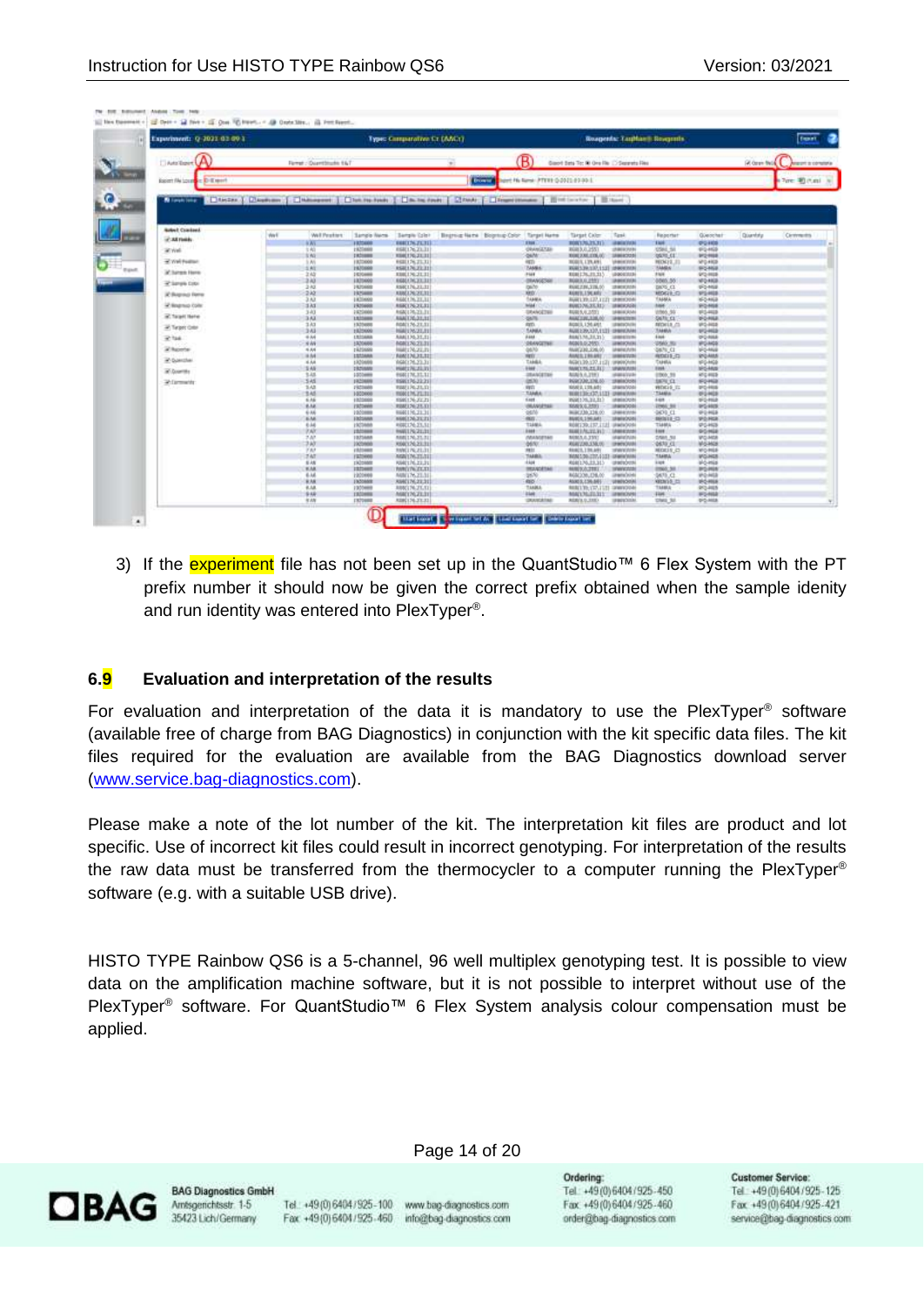# <span id="page-14-0"></span>**6.10 Import of the results file into the PlexTyper® software**

**Please follow the instructions for use for the PlexTyper**® **software for interpretation of the data.**

Open the PlexTyper® software. From the home screen choose **View plates with no associated results** under **Plates**. A list opens with all tests that are not linked with raw data yet. There is a global **Search** field at the top of the table to search the whole table.

| View Plates With No Associated Results |           |                |          |                    |           |                             |            |            |             |                  |               |
|----------------------------------------|-----------|----------------|----------|--------------------|-----------|-----------------------------|------------|------------|-------------|------------------|---------------|
| 192                                    |           | <b>Search</b>  |          |                    |           |                             |            |            |             |                  |               |
| Flun ID                                | Test Scar | When Added     | User.    | Product Number Lot |           | <b>Kit Name</b>             | <b>KSI</b> | Sample IDT | Sample ID2  | <b>Full Name</b> | Date of Birth |
| 1.774                                  |           | 96 13 May 2020 | actions. | 728230             |           | 950FEHM00 HittoType Rainbow | $-1017$    | 192003     | <b>WONA</b> |                  |               |
| $rac{PT5}{PT6}$                        |           | 96 13 May 2020 | admin    | 728220             | 950FEHM06 | HistoType Rainbow           | 1017       | 920030     | <b>PAR</b>  |                  |               |
|                                        |           | 96 13 May 2020 | admin    | 728220             | 950FEHM06 | HistoType Rainbow           | 1017       | 970744     |             |                  |               |

Double click on the required test to be interpreted; this opens the results summary window . Select **Import File** and select the excel file with the correct PT RUN ID prefix (e.g. PT999.xls) exported from the QuantStudio™ 6 Flex System.

Initial loading of the kit file data takes approximately 45 seconds, unless it is already open, the bottom left corner of the screen shows a progress bar. After that the results for user review are presented.

A negative control (NTC) is used as contamination control. If DNA or contaminating amplicon is inadvertently added to the NTC reaction a positive signal will occur. If the Cq is less than 36 it will be detected as possible contamination by the PlexTyper® software and a warning message is generated. Amplification signals above Cq 36 in the NTC are regarded as PCR artefacts and are disregarded. If PCR contamination is suspected, it is advisable to follow local decontamination guidelines and to exchange the reagents.

The raw data collected from the cycler-specific software will be imported into the PlexTyper<sup>®</sup> software. Based on the Cq values, RFUs (relative fluorescence units), quality scores and the curve progression the PlexTyper ® software determines the molecular genetic HLA pattern of the specimens used (see instructions for use for PlexTyper® for details). Positive reactions are determined based on the Cq ratio between the the Cq of the internal amplfication control (IAC) and the Cq of the HLA allele specific reaction (exception see below).

#### **Special consideration for analysis of HISTO TYPE Rainbow QS6 results:**

In these kits a strong allele specific O560 signal may affect the appearance of the TAMRA IAC amplification due to emission wavelength interference. This can result in sporadic IAC failure due either to a false late IAC Cq value, or the reaction failing due to the fluorescence values being negative in the last cycle. Figures below illustrate the possible appearances of the TAMRA IAC signals when the O560 signal is strong.

Page 15 of 20



**BAG Diagnostics GmbH** Amsgenchtsstr. 1-5 35423 Lich/Germany

Tel.: +49(0) 6404/925-100 www.bag-diagnostics.com Fax: +49(0)6404/925-460 info@bag-diagnostics.com

Ordering: Tel: +49(0)6404/925-450 Fax: +49(0)6404/925-460 order@bag-diagnostics.com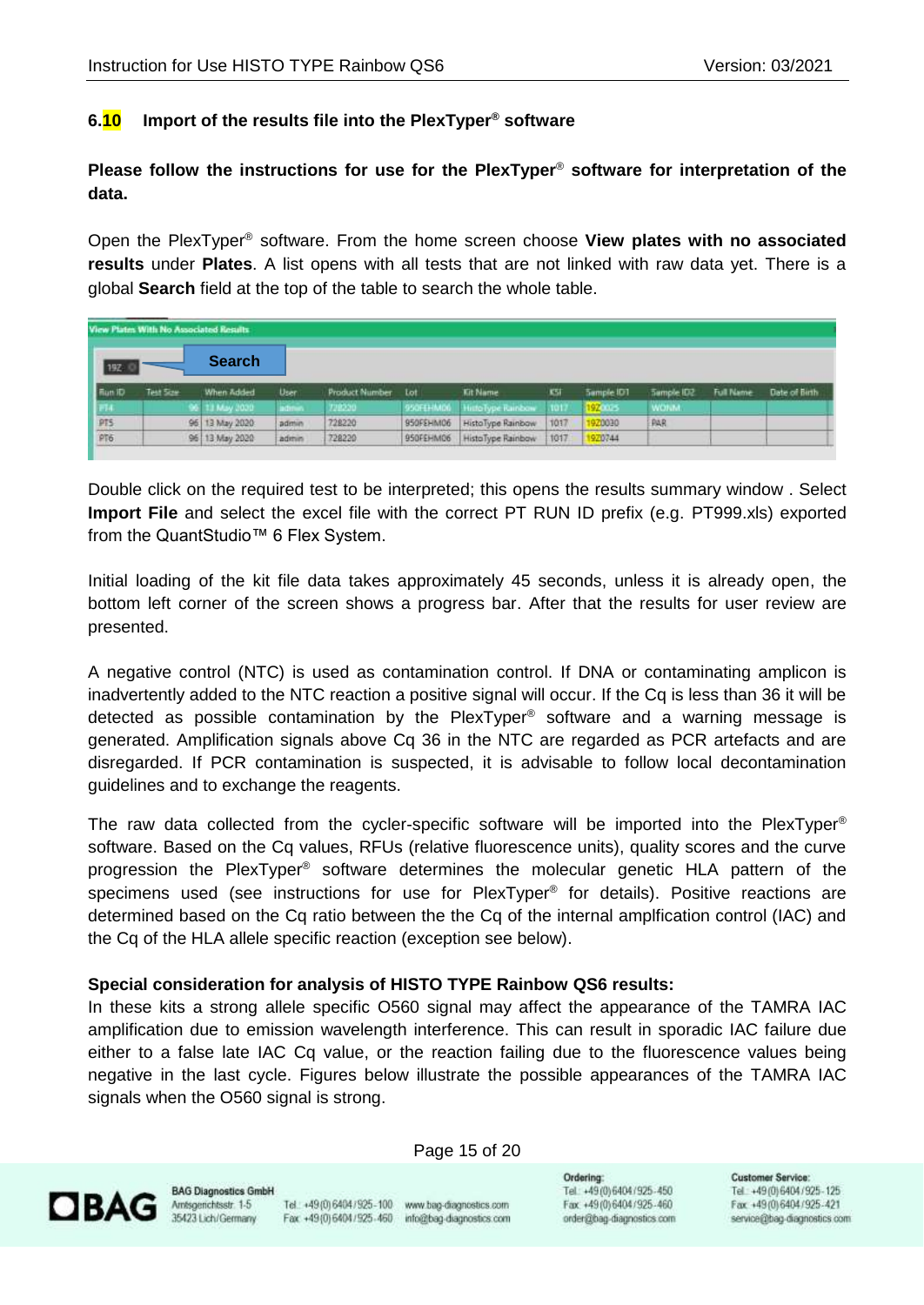If the IAC amplification is deemed negative, or late due to O560 interference this can lead to no result being found for the affected HLA gene locus. To automatically correct for this the thresholds relating to the IAC have been modified for reactions where this phenomenon has been observed (reactions 7, 20, 43, 52, 63, 84 & 85) so that correct genotypes can be generated automatically. The software generates a message to inform the user about it.



It may still happen that the problem occurs in other reactions as well or that non-optimal shapes of the amplification curve for other fluorophores result in a failure to generate an automatic result in PlexTyper® . For a general procedure to deal with failed automatic generation of results please refer to the PlexTyper® instructions for use (see chapter: How to investigate 'No results' at an HLA locus).

# <span id="page-15-0"></span>**7. WARNINGS AND DISPOSAL INSTRUCTIONS**

HISTO TYPE Rainbow QS6 is **designed for in vitro diagnostic use**. The kit should only be used by specially trained, qualified personnel. All work should be performed in accordance with Good Laboratory Practice.

All materials of biological origin used in the test to obtain DNA (e.g. blood) should be considered as potentially infectious. Therefore, appropriate safety precautions are recommended when handling biological materials as required by Good Laboratory Practice standards.

Biological materials must be inactivated before disposal (e.g. by autoclaving). Disposable materials must be autoclaved or incinerated after use. Spilled potentially infectious material should be removed immediately with an absorbent paper towel and the contaminated area disinfected with an appropriate disinfectant or 70% Ethanol. Material used to remove spills must be inactivated before disposal (e.g. by autoclaving).

Disposal of all specimens, unused reagents and waste should be in accordance with the legislation of the respective country and the local authorities.

Microbial contamination of reagents while taking aliquots should be avoided. The use of sterile disposable pipettes and pipette tips is recommended. Do not use reagents looking cloudy or showing signs of microbial contamination.



**BAG Diagnostics GmbH** Amsgenchtsstr. 1-5 35423 Lich/Germany

Tel.: +49(0) 6404 / 925-100 www.bag-diagnostics.com Fax: +49(0)6404/925-460 info@bag-diagnostics.com

Page 16 of 20

Ordering: Tel: +49(0)6404/925-450 Fax: +49(0)6404/925-460 order@bag-diagnostics.com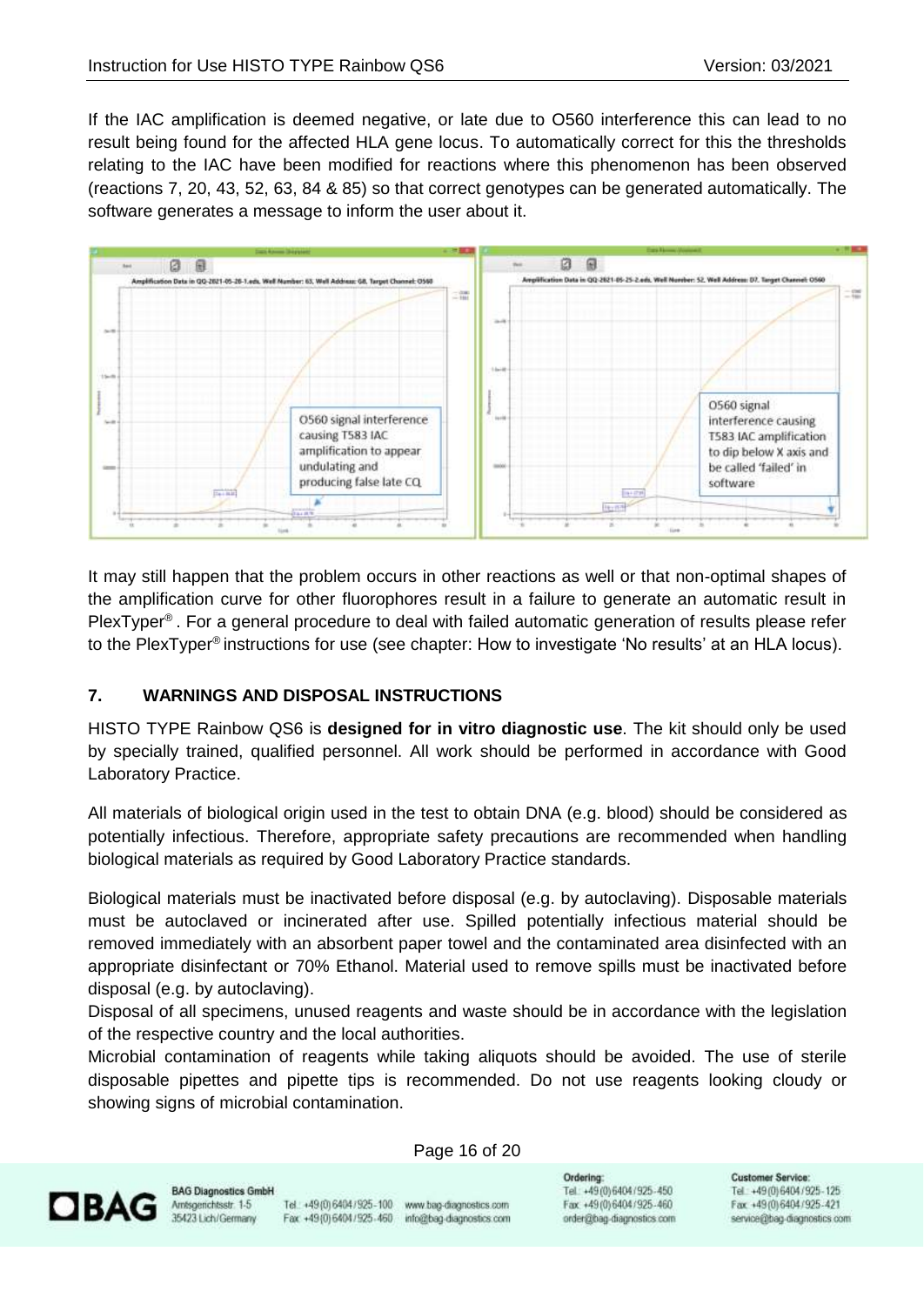## **For the Plex Mix the following hazardous material labeling are applicable:**

### **Symbol: Warning**



**Hazard statements** H317 May cause an allergic skin reaction. **Precautionary statements** P101 If medical advice is needed, have product container or label at hand. P<sub>102</sub> Keep out of reach of children. P103 Read carefully and follow all instructions.

P302+P352 IF ON SKIN: Wash with plenty of water.

P280 Wear protective gloves/protective clothing/eye protection/face protection/hearing protection. P333+P313 If skin irritation or rash occurs: Get medical advice/attention. P501 Dispose of contents/container in accordance with local/national regulation.

A material safety data sheet (MSDS) for the Plex Mix is available for download from **[www.bag](http://www.bag-diagnostics.com/)[diagnostics.com](http://www.bag-diagnostics.com/)**. No further MSDS are required according to article 31 of REACH regulation (EC) no. 1907/2006 and the regulation (EC) no. 1272/2008.

# <span id="page-16-0"></span>**8. KIT SPECIFICATIONS**

The combination of primers and probes allows the determination of human HLA class I and II alleles according to lot-specific data (low to medium resolution, detection of all alleles with the exception of single rare alleles). The accuracy and reproducibility of the reactivity of the test kit is checked for each lot with control specimens with known HLA-alleles. The kit determines the HLA-Loci A, B, C, DRB1, DRB3, DRB4, DRB5, DQA1, DQB1, DPA1 and DPB1.

# **8.1 SPECIFIC PERFORMANCE CHARACTERISTICS**

#### <span id="page-16-1"></span>**8.1.1 Diagnostic sensitivity and specificity**

A total of 116 DNA samples pre-typed for the relevant HLA loci or international reference cell lines were tested with the HISTO TYPE Rainbow QS6 kit to show the correct reactivity. There was a 100% concordance of results with the pre-typings for all loci.

| Locus            | Number of sample pre-typed for the locus | concordant | % concordance |
|------------------|------------------------------------------|------------|---------------|
| A                | 116                                      | 116        | 100%          |
| B                | 116                                      | 116        | 100%          |
| C                | 116                                      | 116        | 100%          |
| DRB1             | 115                                      | 115        | 100%          |
| DRB <sub>3</sub> | 113                                      | 113        | 100%          |
| DRB4             | 113                                      | 113        | 100%          |
| DRB5             | 113                                      | 113        | 100%          |
| DQA1             | 114                                      | 114        | 100%          |
| DQB1             | 114                                      | 114        | 100%          |
| DPA1             | 113                                      | 113        | 100%          |
| DPB <sub>1</sub> | 114                                      | 114        | 100%          |

#### Page 17 of 20



**BAG Diagnostics Gmb** Amsgenchtsstr. 1-5 35423 Lich/Germany

Tel.: +49(0) 6404/925-100 www.bag-diagnostics.com Fax: +49(0)6404/925-460

info@bag-diagnostics.com

Ordering: Tel: +49(0)6404/925-450 Fax: +49 (0) 6404 / 925 - 460 order@bag-diagnostics.com **Customer Service**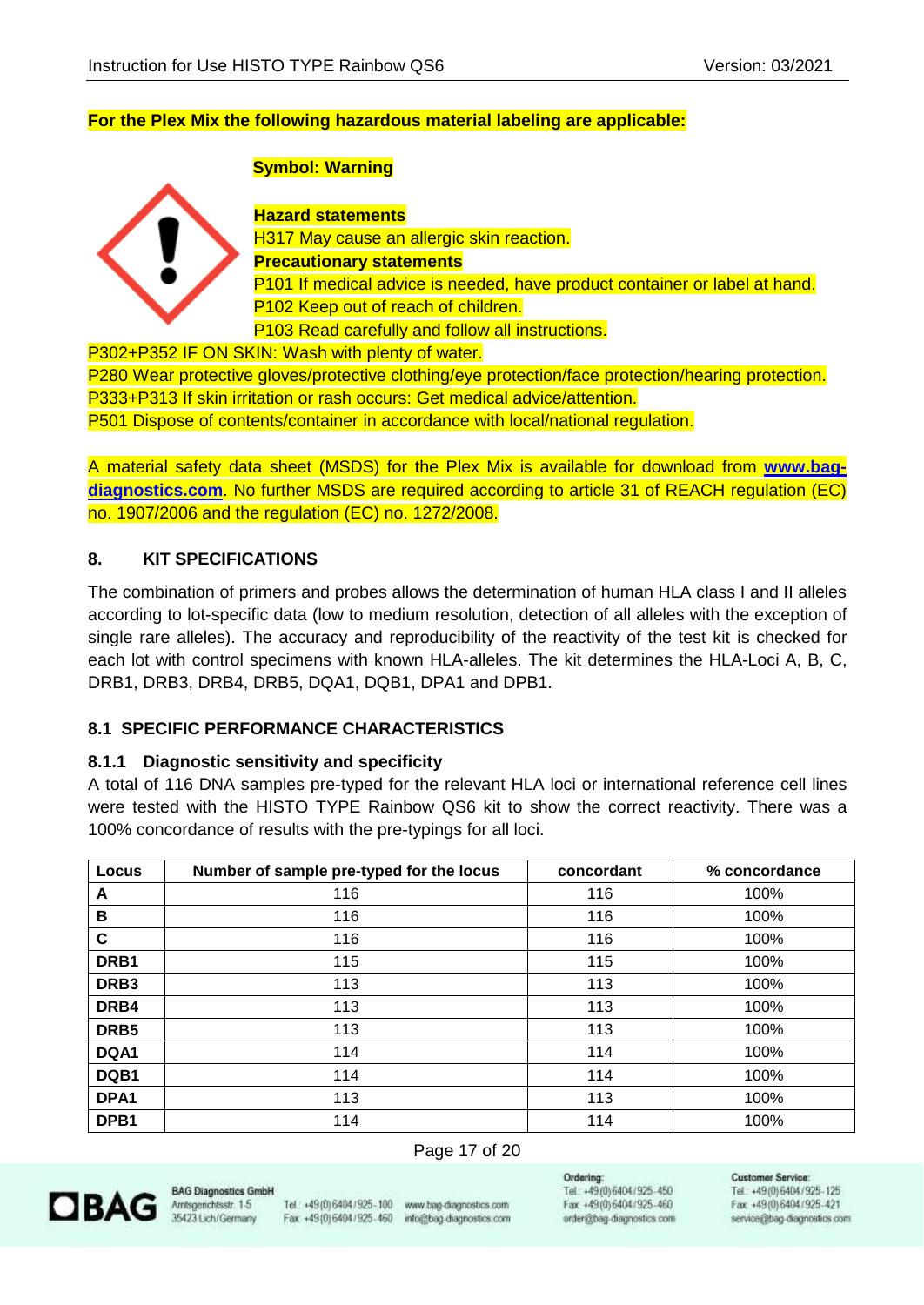# <span id="page-17-0"></span>**8.1.2 Analytical sensitivity and measuring range**

Validation tests have shown that variation of the amount of DNA from 8 ng to 30 ng per reaction has no significant effect on the specific detection of HLA alleles.

# <span id="page-17-1"></span>**8.1.3 Analytical specificity / cross reactive substances**

Eight substances that might interfere with the assay were tested and the following concentrations were shown to have no detrimetal effect on the results:

| <b>Substance</b>                                       | <b>Maximal non-inhibitory concentration</b> |
|--------------------------------------------------------|---------------------------------------------|
| Protein (BSA)                                          | $0.2$ mg/ml                                 |
| TE (Tris/EDTA, pH 8.0)                                 | 7 mM Tris, 0.7 mM EDTA                      |
| <b>NaCl</b>                                            | 20 mM                                       |
| Ethanol                                                | 1%                                          |
| Haemoglobin                                            | $0.01$ mg/ml                                |
| Sodium Citrate                                         | 7 mM                                        |
| DNA extraction buffer 1 (Qiagen QIAamp DNA Blood Kits) | $1\%$                                       |
| DNA extraction buffer 2 (Qiagen QIAamp DNA Blood Kits) | 2%                                          |

# <span id="page-17-2"></span>**9. LIMITS OF THE METHOD**

During DNA isolation, special attention must be paid to the fact that the RT-PCR method reacts very sensitively to cross-contaminations. Special care should be taken to avoid contamination of kit reagents and other laboratory materials with amplicons or DNA.

The performance of a negative control without DNA in well H12 is strongly recommended. No fluorescence signal below 36 Cq should be detected in the NTC (H12) with molecular grade water. In the case of signal development in the negative control, the PCR laboratory workplace may have to be decontaminated from DNA and the reagents exchanged if necessary.

All devices (e.g. pipettes, real-time cyclers) must be calibrated according to the manufacturer's specifications.

# <span id="page-17-3"></span>**10. INTERNAL QUALITY CONTROL**

Internal quality controls for new lots can be performed with a combination of DNA specimens with known HLA type. An internal control to verify successful amplification is included in the dried oligomixes.

Performance of negative controls (well H12) to detect possible contaminations is recommended. For this purpose, prepare a test without DNA (NTC), see section 6.4.



**BAG Diagnostics GmbH** 

Tel.: +49(0) 6404/925-100 www.bag-diagnostics.com Fax: +49(0)6404/925-460 info@bag-diagnostics.com

Page 18 of 20

Ordering: Tel: +49(0)6404/925-450 Fax: +49(0)6404/925-460 order@bag-diagnostics.com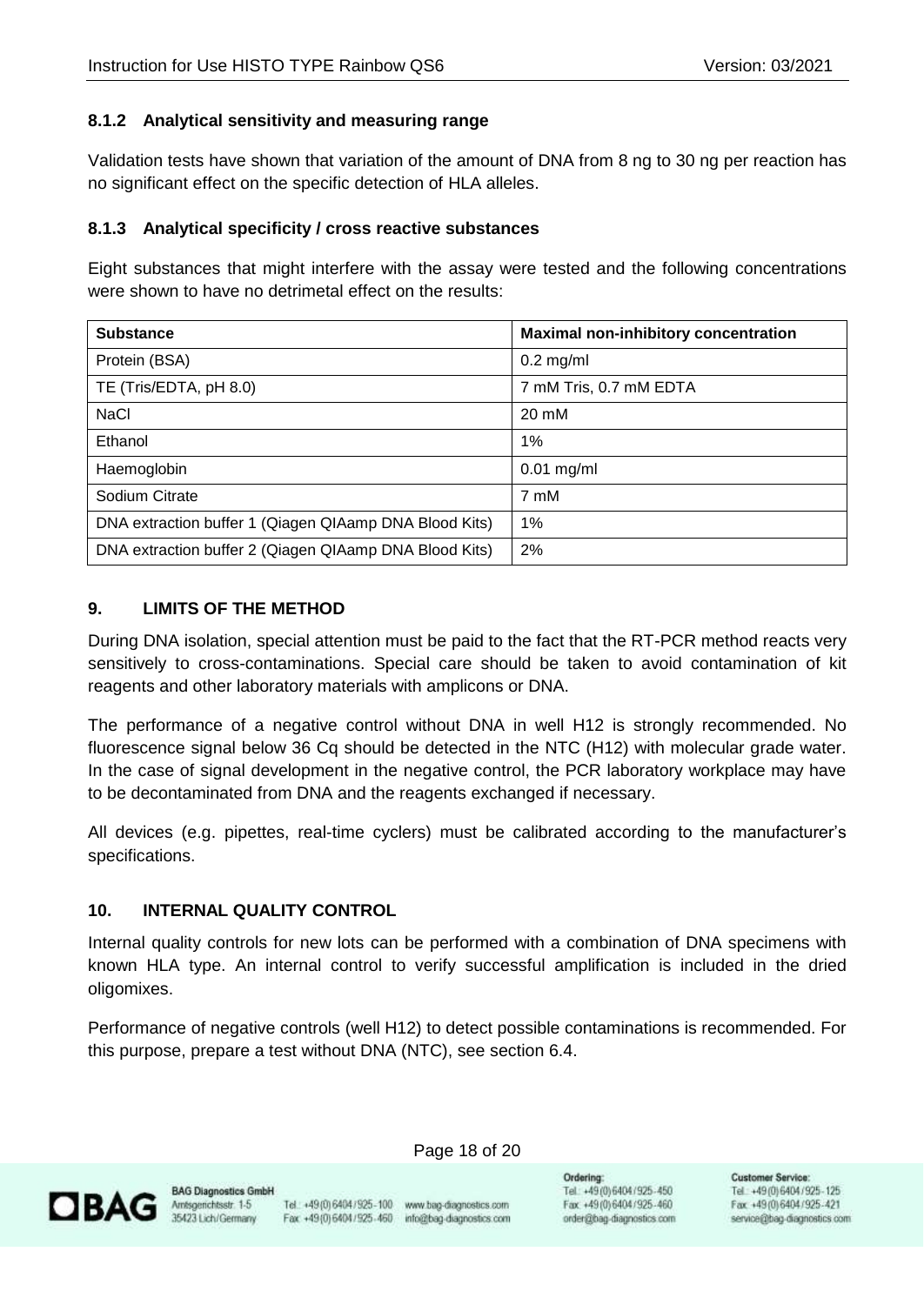# <span id="page-18-0"></span>**11. TROUBLESHOOTING**

For interpretation trouble shooting please see the Instructions for Use for PlexTyper® Software.

| <b>Symptom</b>                                     | <b>Possible Reason</b>                                                                                         | <b>Potential Solution</b>                                                                                                                                                                      |  |  |  |  |
|----------------------------------------------------|----------------------------------------------------------------------------------------------------------------|------------------------------------------------------------------------------------------------------------------------------------------------------------------------------------------------|--|--|--|--|
|                                                    | Presence of an inhibitor in the DNA.                                                                           | Try a different extraction or sample.                                                                                                                                                          |  |  |  |  |
|                                                    | Insufficient DNA in the reaction.                                                                              | Repeat test with correct amount of DNA.                                                                                                                                                        |  |  |  |  |
| <b>TAMRA signals</b>                               | Wrong amplification parameters.                                                                                | Check PCR program.                                                                                                                                                                             |  |  |  |  |
| weak or absent                                     |                                                                                                                | Check concentration / quality of DNA.                                                                                                                                                          |  |  |  |  |
| across whole                                       | Contaminated or degraded DNA.                                                                                  | Check DNA on a gel.                                                                                                                                                                            |  |  |  |  |
| plate                                              |                                                                                                                | Repeat DNA isolation.                                                                                                                                                                          |  |  |  |  |
|                                                    | Degraded Fluorescent probes or<br>primers.                                                                     | Avoid exposure to light and frequent thawing and<br>freezing.                                                                                                                                  |  |  |  |  |
|                                                    |                                                                                                                | Observe storage conditions.                                                                                                                                                                    |  |  |  |  |
|                                                    | Bubbles in the reaction / residual                                                                             | Careful pipetting.                                                                                                                                                                             |  |  |  |  |
| Poor or no<br><b>TAMRA signal</b><br>in individual | liquid at the inner wall of the tube.                                                                          | Spin down PCR plate.                                                                                                                                                                           |  |  |  |  |
|                                                    | User error.                                                                                                    | Ensure all wells receive the required volume of<br>reagents.                                                                                                                                   |  |  |  |  |
|                                                    | Evaporation of the reagents due to                                                                             | Make sure that the PCR tubes are closed properly.                                                                                                                                              |  |  |  |  |
| wells                                              | incorrect closing of the PCR tubes.                                                                            | Caution with adhesive foils in the edge area.                                                                                                                                                  |  |  |  |  |
|                                                    | Strong O560 signal supressed<br>TAMRA signal resulting in potential<br>false negative allele specific results. | Use data review in PlexTyper® to correct results.                                                                                                                                              |  |  |  |  |
|                                                    | Contamination with DNA or amplicon                                                                             | Repeat the test.                                                                                                                                                                               |  |  |  |  |
| Signal in the                                      | in the negative control.                                                                                       | Decontaminate the workplace.                                                                                                                                                                   |  |  |  |  |
| <b>Negative</b><br><b>Control</b>                  | Amplification due to PCR artefact.                                                                             | Review after import into PlexTyper <sup>®</sup> , if the signal may<br>be below the thresholds or the data may in fact be OK<br>(please note the PlexTyper <sup>®</sup> Instructions for Use). |  |  |  |  |

#### <span id="page-18-1"></span>**12. TRADE NAMES USED**

QuantStudio™ 6 Flex System is a tradename of Applied Biosystem (Thermo Fisher Scientific) TaqMan® is a tradename of Roche Molecular Systems Inc.

® Cal Fluor & Quasar Dyes are the registered trademark of LGC Biosearch Technologies



**BAG Diagnostics GmbH** 

Tel.: +49 (0) 6404 / 925 - 100 www.bag-diagnostics.com Fax: +49(0) 6404 / 925 - 460 info@bag-diagnostics.com

Page 19 of 20

Ordering: Tel: +49(0)6404/925-450 Fax: +49 (0) 6404 / 925 - 460 order@bag-diagnostics.com **Customer Service:**